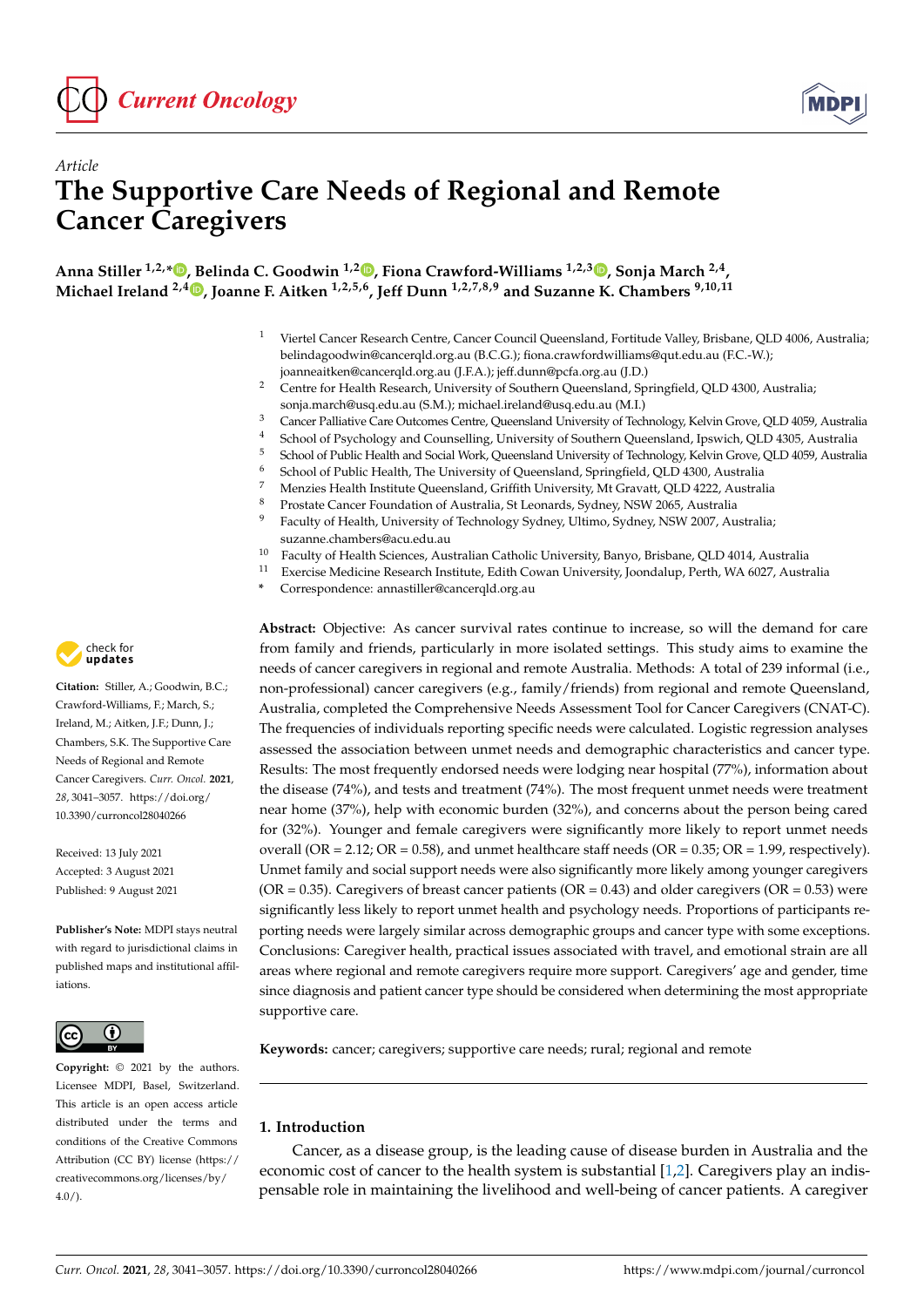is defined here as the person (e.g., partner, family member or friend) "nominated by the cancer patient as most involved in supporting them through the illness" [\[3\]](#page-14-2). Caregivers help the patient in a myriad of ways such as in managing symptoms and side-effects, providing assistance at medical appointments, giving emotional support, assisting in activities of daily living, as well as taking on extra family and household responsibilities [\[4\]](#page-14-3).

Caring for someone with cancer, particularly a loved-one, can incur significant physical and emotional burdens for the caregiver [\[5–](#page-14-4)[7\]](#page-15-0). While concurrently dealing with their own emotional and existential concerns, caregiving demands may at times exceed the caregiver's capabilities and resources [\[8\]](#page-15-1). As cancer survival rates continue to increase, so will the demand for care and support from family and friends. Therefore, it is vital that caregivers' needs are assessed and addressed in order to support their own well-being and maximize their capacity to provide care for the patient [\[9\]](#page-15-2).

Not all needs are of equal importance to all caregivers [\[10\]](#page-15-3). Age (being younger) and gender (being female) have been associated with a higher frequency of unmet needs among caregivers [\[3,](#page-14-2)[9](#page-15-2)[–12\]](#page-15-4). Kim and colleagues [\[10\]](#page-15-3) found that younger caregivers were more likely to report unmet psychosocial and financial needs at two years post-diagnosis, and unmet needs for managing loss if they were bereaved caregivers at five years. The patient's cancer type is also associated with caregiver needs. For example, research has found that caregivers of patients with haematological cancer have more unmet needs compared to caregivers of patients with solid tumours [\[13\]](#page-15-5); and caregivers of those with lung cancer and non-Hodgkins lymphoma have a higher frequency of health care service needs and information needs, respectively, compared to other cancer types [\[3\]](#page-14-2).

There are unique burdens and challenges for caregivers living in regional and remote areas [\[14](#page-15-6)[–16\]](#page-15-7). They may experience poorer access to health care and support services, difficulties coping with the logistical challenges of regular travel or relocation during the patient's treatment, disruption to work capacity, financial instability, and social disconnection [\[14–](#page-15-6)[16\]](#page-15-7). Furthermore, in regional and remote communities where access to medical facilities is limited, caregivers may be required to take on roles that in urban areas would be fulfilled by professional support services. Rural and remote areas typically lack the infrastructure, specialist and allied health services found in more densely populated urban areas. As a result the increase in early discharge procedures in the healthcare system may have a considerable impact on caregivers in rural and remote areas, who are taking up the majority of the day-to-day responsibility during the patient recovery and rehabilitation period [\[17](#page-15-8)[,18\]](#page-15-9). Consequently, the magnitude of caregiver needs may also vary depending on geographical location. For instance, among a sample of caregivers of people with haematological cancers, those living in rural areas had a higher prevalence of financerelated unmet needs compared to those from urban areas (e.g., unmet need in 'finding information about financial help'—rural caregivers 20% vs. urban 13% [\[15\]](#page-15-10)). Therefore, it is essential to establish the importance of varying needs in this group and investigate any difference according to demographic, geographical, and disease characteristics. In order to tailor appropriate support and information resources to cancer caregivers from regional or remote areas, identifying and addressing the support needs of cancer caregivers in regional and remote communities is particularly important and a vital element in improving health and well-being outcomes in these areas.

The aim of this study is to describe the types and prevalence of supportive care needs of cancer caregivers in regional and remote Australia, both in terms of prevalence of needs and degree of unmet need and to compare unmet need according to the caregiver's age group, gender, geographical location, socio-economic status, the length of time since diagnosis, and the cancer type of the patient. This information will assist in identifying areas where support is most needed for cancer caregivers living in regional and remote communities and may help to inform future supportive care interventions.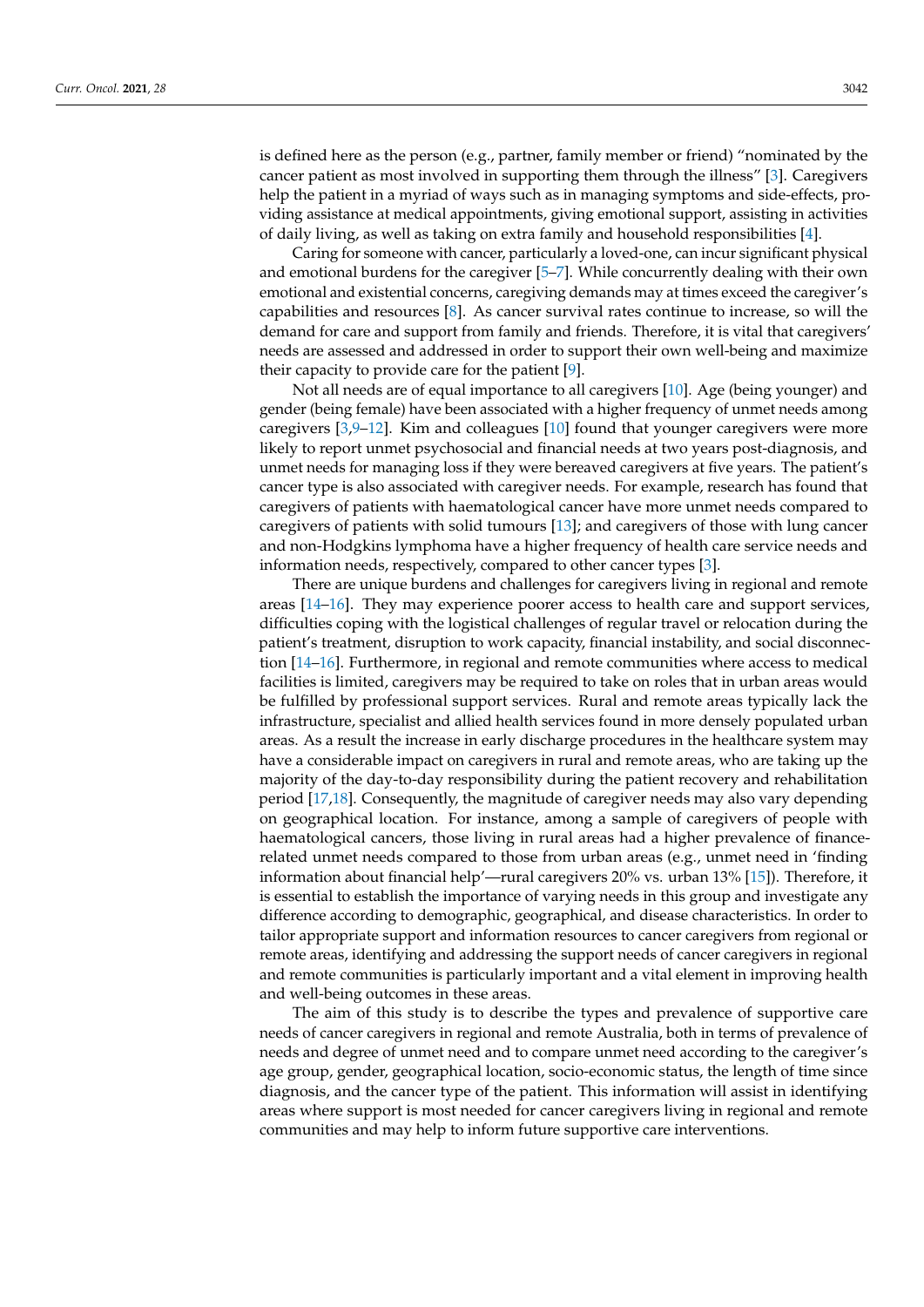# **2. Materials and Methods 2. Materials and Methods**

# *2.1. Participants 2.1. Participants*

Participants were the nominated caregivers of cancer patients recruited to a larger Participants were the nominated caregivers of cancer patients recruited to a larger research project. The cancer patients were staying at subsidised accommodation lodges research project. The cancer patients were staying at subsidised accommodation lodges while receiving their cancer care in a major centre more than 50 km from their home. Details of patient recruitment is detailed elsewhere [\[19\]](#page-15-11). Caregivers included spouses/partners, family members, or friends. The eligibility criteria included being over 18 and being able to read and understand English. Caregivers did not have to accompany the cancer patient to the accommodation lodge, and did not have to be living in the same personal residence as the cancer patient, in order to be recruited to the study. They were not professional paid caregivers; however, it is possible that some may have been claiming a carer's payment from the government (this information was not collected).

munities and may help to inform future supportive care interventions.

## *2.2. Recruitment 2.2. Recruitment*

Cancer patients participating in the larger study nominated 402 caregivers and pro-Cancer patients participating in the larger study nominated 402 caregivers and provided their contact details. The research team contacted nominated caregivers via telephone, inviting them to participate and sending out an invitation pack, which included consent forms and a questionnaire, if they were interested in participating. Of these, 259 consented to participate and 239 caregivers provided complete data for the current study. Figure [1](#page-2-0) depicts the participant recruitment flow chart.

<span id="page-2-0"></span>

**Figure 1.** Recruitment flowchart. **Figure 1.** Recruitment flowchart.

# *2.3. Materials 2.3. Materials*

Assessments included a self-administered questionnaire (SAQ) and face-to-face or telephone interview at baseline. These instruments captured data such as patient and caregivers' experiences, psycho-social wellness, and satisfaction with their health care,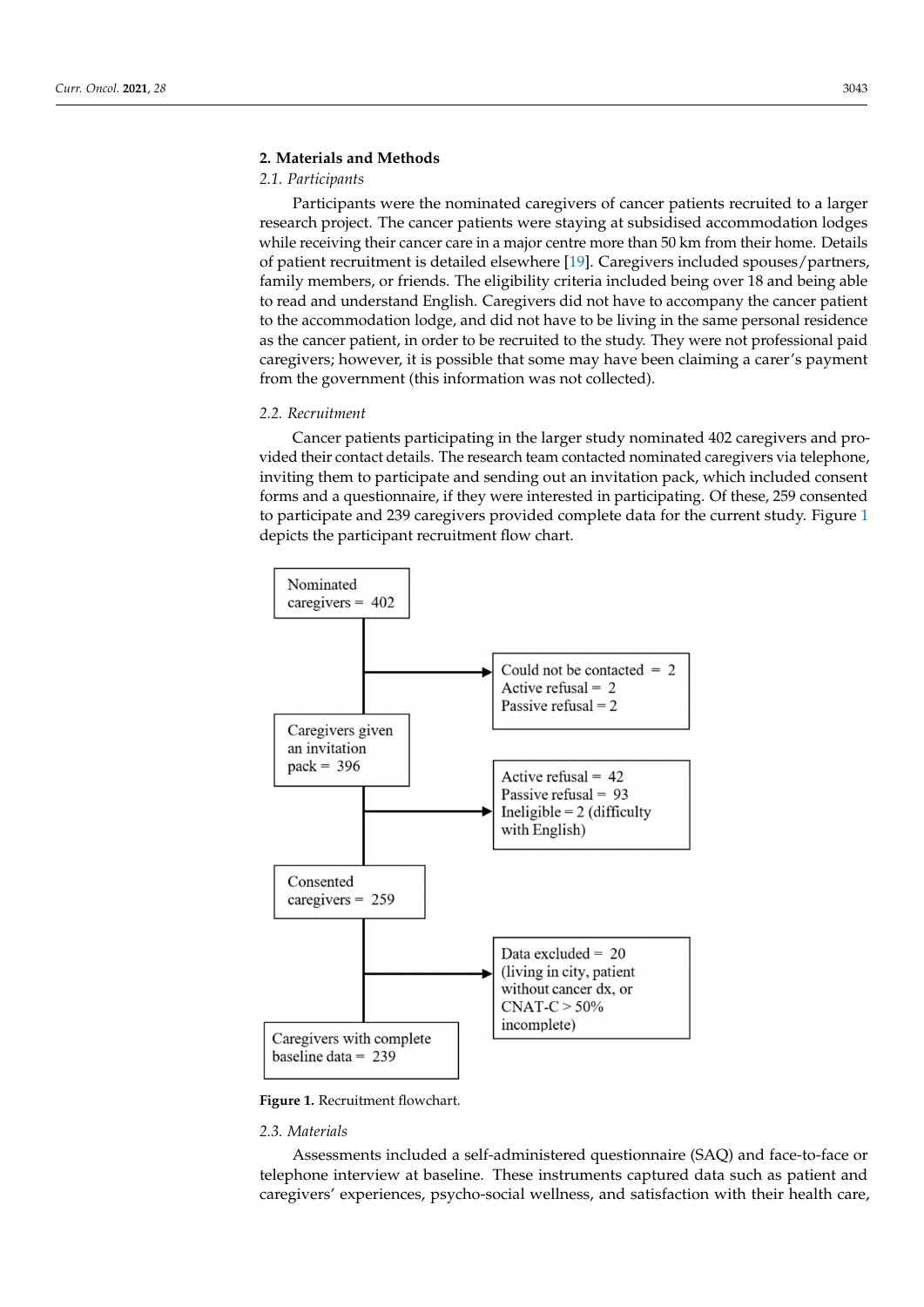along with the demographic and caregiver supportive care needs measure used in the current study.

#### *2.4. Measures*

### 2.4.1. Caregivers' Demographic Characteristics

Gender, age, country of birth, and highest level of education were reported by each participant. Their residential street address at baseline was geocoded and mapped to the 2011 SA2 boundaries using MapMarker Australia V.15.16.0.21 and MapInfo Pro V.5.0 and classified by Remoteness Area [\[20\]](#page-15-12) and Socioeconomic Index for Areas (SEIFA) [\[21\]](#page-15-13).

#### 2.4.2. Patient Diagnosis Information

The most recently diagnosed primary cancer site of the patient for whom they were caring was obtained via self-report from the patient and verified in the population-based Queensland Cancer Register (QCR). Patient self-report data were relied on where diagnosis could not be verified by the QCR  $(n = 22)$ , for example, if the patient had non-melanoma skin cancer (which is not routinely notified to registries in Australia) or the patient's diagnosis was very recent and had not yet been notified to the QCR.

## 2.4.3. Caregiver Supportive Care Needs

There are several useful measures of cancer caregiver need that have been utilised and validated in Australian samples [\[8,](#page-15-1)[22,](#page-15-14)[23\]](#page-15-15). However, given the unique challenges for caregivers in regional and remote areas, the Comprehensive Needs Assessment Tool for Cancer Caregivers (CNAT-C) [\[24\]](#page-15-16) was used in the current study due to the inclusion of a 'practical support' domain that covers needs such as treatment near home and transport service, which may be particularly relevant for those living in more remote, underserviced areas. The CNAT-C is a comprehensive needs assessment tool for caregivers of cancer patients, that includes 41 items across 7 domains: health and psychological problems (e.g., need for help with 'my own health problems'); family/social support (e.g., 'help with difficulties in family relationships after cancer diagnosis'); health-care staff (e.g., 'being respected and treated as a person by my doctor'); information (e.g., 'information about tests and treatment'); religious/spiritual support (e.g., 'help in finding the meaning of my situation and coming to terms with it'); hospital facilities and services (e.g., 'need for space reserved for caregivers'); and practical support (e.g., 'lodging near hospital'). Items were answered on a 5-point Likert scale: "no need/not applicable"; "no need/satisfied"; "low need"; "moderate need"; and "high need", referring to the past month. The original CNAT-C uses a 4-point scale, however, in order to distinguish those with no need and those who had no need because the need was satisfied, an extra response item was added. (i.e., need satisfied).

Given the CNAT-C has not been validated for use outside of Korea and China [\[24,](#page-15-16)[25\]](#page-15-17), a confirmatory factor analysis (CFA) was conducted to assess whether the proposed domains were applicable in a regional and remote Australian setting. The CFA, conducted in Mplus v8, used a weighted least-squares mean and variance adjusted (WLMSV) estimator [\[26\]](#page-15-18). The CFA demonstrated reasonable fit for the original scale in this sample ( $\chi^2$  = 1545.88, *p* < 0.001, RMSEA = 0.066, *p* < 0.001, CFI = 0.915, TLI = 0.908). All but one item loaded above 0.65 on their respective factors (Tables [A1](#page-13-0) and [A2\)](#page-14-5). The religious/spiritual support factor contained only two items and the item 'religious support' had a factor loading of 0.12 while the second item 'help in finding the meaning of my situation and coming to terms with it' had a factor loading of 3.69. Modification indices suggested substantial improvements in model fit could be achieved by removing both of these items, which also demonstrated poor variance and insufficient endorsement in this sample (i.e., 1.67% and 7.11% non-zero responses, respectively). A second model was assessed excluding the religious/spiritual support factor (and the items within). The second model demonstrated better fit ( $\chi^2$  = 1090.81*, p <* 0.001*,* RMSEA = 0.050*, p = 0.542, CFI = 0.955, TLI = 0.951) and*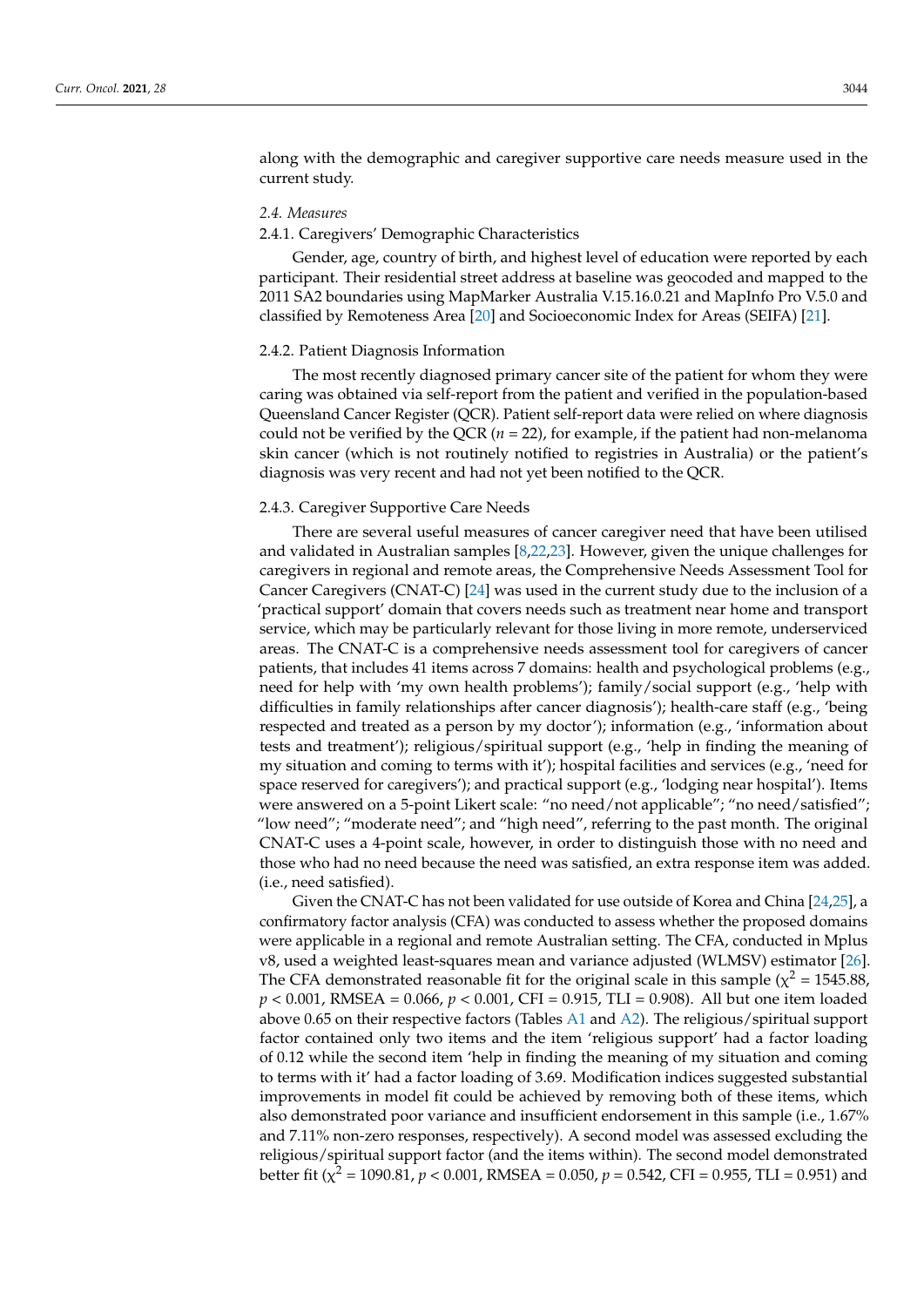the factor structure remained stable with all factor loadings above 0.65. Religiosity items were therefore not included in the main analysis in this study.

Multiple scoring approaches were applied to create three versions of the subscale scores. These included a variable reflecting 'need' (whether met or unmet), which was calculated whereby  $0 =$  not applicable; and  $1 =$  satisfied, low need, moderate need, or high need. A second variable reflecting 'Unmet need' was calculated where 0 = not applicable, or satisfied; and 1 = low, moderate, or high need and a third reflecting 'Degree of unmet need' was also calculated for each item where 0= not applicable or satisfied; 1 = low need;  $2 =$  moderate need; and  $3 =$  high need.

#### *2.5. Data Analysis*

Frequencies and proportions of need (i.e., prevalence of need regardless of being met or unmet) and unmet need for each item, and unmet need for each domain, were calculated. Comparisons of prevalence of unmet need in each domain were made across age, gender, area level and cancer type groupings using logistic regression. In models where age of caregiver was an independent variable, age of patient was controlled for. Where *p* values less than 0.05 indicated significant group differences existed for variables with more than two categories (i.e., age and time since diagnosis), polynomial contrasts were assessed. In addition, frequencies of unmet need for single items were compared through ranking the percentage of participants reporting at least some need for each item across age, gender, area level and cancer type group; a descriptive method applied in previous similar studies for identifying levels of need across groups [\[5](#page-14-4)[,15](#page-15-10)[,27\]](#page-15-19).

### **3. Results**

# *3.1. Sample Characteristics*

Most caregivers in the sample were the spouse or partner of the person with cancer (83%), female (62%) and born in Australia (81%). The mean age of caregivers was 62.0 years (standard deviation (SD) = 12.6, range 18–91). The median time since the patient's diagnosis was 8.9 months (interquartile range: 4.8 to 23.3). Ninety-five percent of the sample were within 84 months (7 years) from the patient's diagnosis, with one patient being diagnosed with their current primary cancer 25 years ago. Caregivers were mostly caring for patients who had been diagnosed with breast (18%), skin (14%), prostate (12%) or head and neck (11%) cancer. Most resided in inner (52%) and outer (43%) regional areas, with only 5% residing in remote or very remote areas. Caregivers resided in predominantly low socio-economic areas. See Table [1](#page-4-0) for further details of the demographic characteristics of caregivers in this sample.

|                            | $n^1$          | $\%$  |
|----------------------------|----------------|-------|
| Gender                     |                |       |
| Female                     | 146            | 61.6% |
| Male                       | 91             | 38.4% |
| Relationship to patient    |                |       |
| Spouse/Partner             | 164            | 83.3% |
| Other relative             | 23             | 11.7% |
| Other non-relative         | 10             | 5.1%  |
| Highest level of education |                |       |
| Year 10 or below           | 95             | 42.4% |
| Senior high school         | 30             | 13.4% |
| Tertiary (Tafe/Uni)        | 99             | 44.2% |
| ATSI                       |                |       |
| N <sub>0</sub>             | 224            | 98.3% |
| Yes                        | $\overline{4}$ | 1.8%  |

<span id="page-4-0"></span>**Table 1.** Sample characteristics.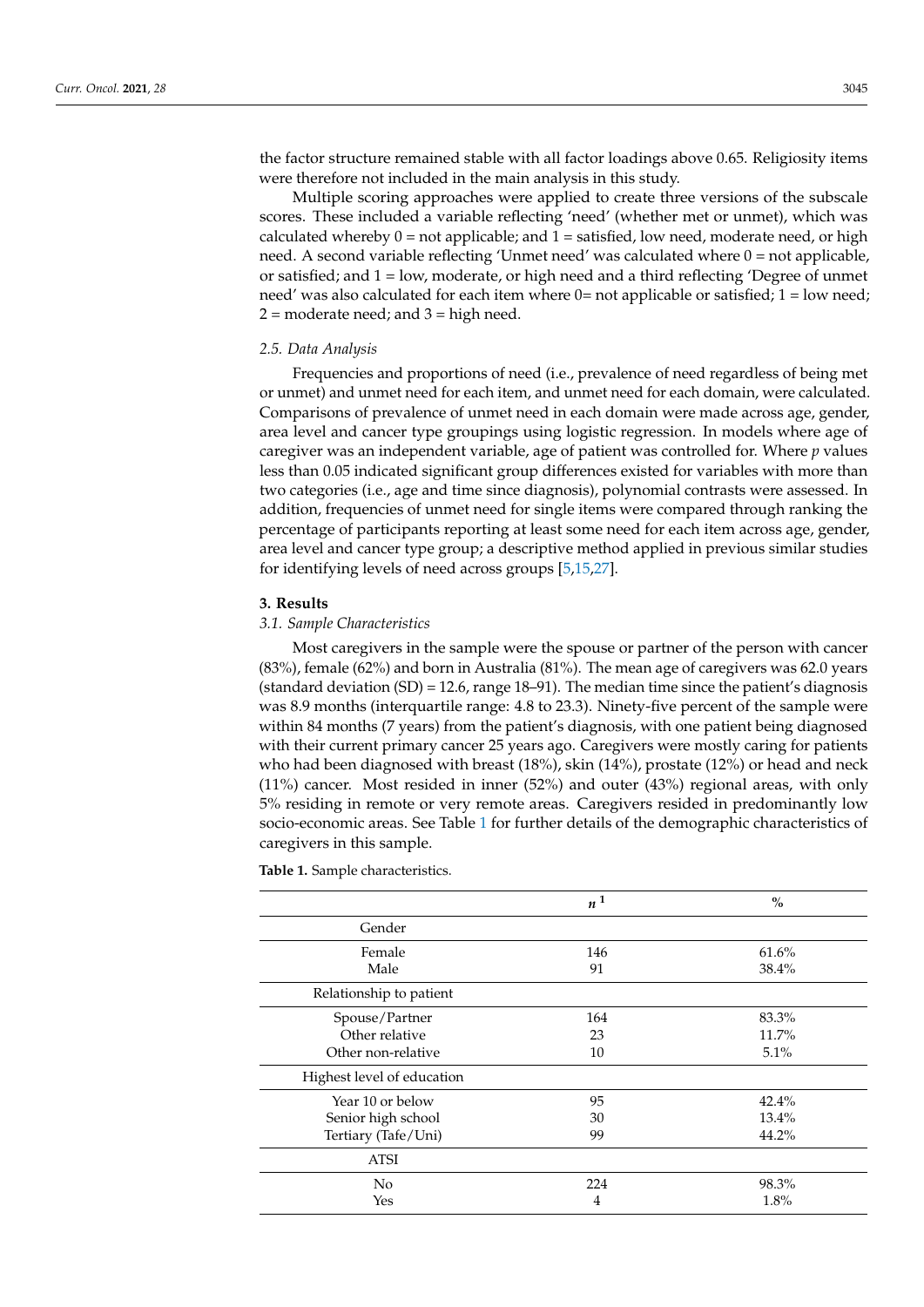|                                 | $\boldsymbol{n}^{\,1}$ | $\frac{0}{0}$ |
|---------------------------------|------------------------|---------------|
| Country of birth                |                        |               |
| Australia                       | 165                    | 81.3%         |
| United Kingdom                  | 17                     | 8.4%          |
| New Zealand                     | 10                     | 4.9%          |
| Other                           | 11                     | 5.4%          |
| Area-level disadvantage (SEIFA) |                        |               |
| 1st Quintile (lowest)           | 94                     | 39.5%         |
| 2nd                             | 74                     | 31.1%         |
| 3rd                             | 45                     | 18.9%         |
| 4th                             | 23                     | 9.7%          |
| 5th Quintile (highest)          | $\overline{2}$         | 0.8%          |
| Remoteness                      |                        |               |
| Inner regional                  | 124                    | 52.3%         |
| Outer regional                  | 101                    | 42.6%         |
| Remote and very remote          | 12                     | 5.1%          |
| Cancer type of patient          |                        |               |
| <b>Breast</b>                   | 44                     | 18.4%         |
| Skin                            | 34                     | 14.2%         |
| Prostate                        | 28                     | 11.7%         |
| Head and neck                   | 25                     | 10.5%         |
| Gynaecological                  | 21                     | 8.8%          |
| Colorectal                      | 16                     | 6.7%          |
| Lung                            | 11                     | 4.6%          |
| Non-Hodgkins lymphoma           | 13                     | 5.4%          |
| <b>Brain</b>                    | 5                      | 2.1%          |
| Other                           | 34                     | 14.2%         |
| Unknown                         | 8                      | 3.3%          |

Abbreviations: ATSI = Aboriginal or Torres Strait Islander; Tafe =Technical and further education institution; Uni = University. <sup>1</sup> Total *n* does not always equal 239 where data was missing.

# *3.2. Overall Caregiver Needs*

**Table 1.** *Cont.*

Overall, 96.2% of caregivers reported that a need existed for them (regardless of whether it had been met) in at least one domain over the past month, with 71.6% reporting at least one unmet need over the past month. The majority of caregivers reported that at least one need existed for them in the practical support (86.6%), information (86.2%), health-care staff (82.4%) (e.g., 'seeing doctor quickly and easily when in need'), health and psychology (80.8%), and hospital facilities and services (74.5%) domains (see Table [2\)](#page-5-0). Unmet need was most frequently reported in the practical support (50.2%), health and psychological (48.5%), and information domains (45.6%), whereas healthcare staff (30.5%), family/social support (32.6%), and hospital facilities and services (35.2%) were domains where need was less often reported as unmet (see Table [3\)](#page-8-0).

# **Table 2.** Frequency of responses to CNAT-C items.

<span id="page-5-0"></span>

| Domain           | <b>CNAT-C Item (Ordered by Item Number in Scale)</b> | Need (Including Met)<br>$N$ (%) | <b>Unmet Need</b><br>N(%) | Degree of Need<br>Mean (SD) |
|------------------|------------------------------------------------------|---------------------------------|---------------------------|-----------------------------|
| Health and Psych |                                                      | 193 (80.8%)                     | $116(48.5\%)$             | 0.36(0.59)                  |
|                  | My own health problems                               | 116 (49.2%)                     | $66(28.0\%)$              | 0.43(0.79)                  |
|                  | Concerns about the person I provide care for         | 168 (71.2%)                     | 75 (31.8%)                | 0.54(0.91)                  |
|                  | Depression                                           | 88 (37.5%)                      | $43(18.3\%)$              | 0.28(0.67)                  |
|                  | Feelings of anger, irritability, or nervousness      | $102(43.4\%)$                   | $47(20.0\%)$              | 0.30(0.68)                  |
|                  | Loneliness or feelings of isolation                  | 83 (35.2%)                      | $43(18.2\%)$              | 0.28(0.68)                  |
|                  | Feelings of vague anxiety                            | $120(50.9\%)$                   | 56 (23.7%)                | 0.35(0.71)                  |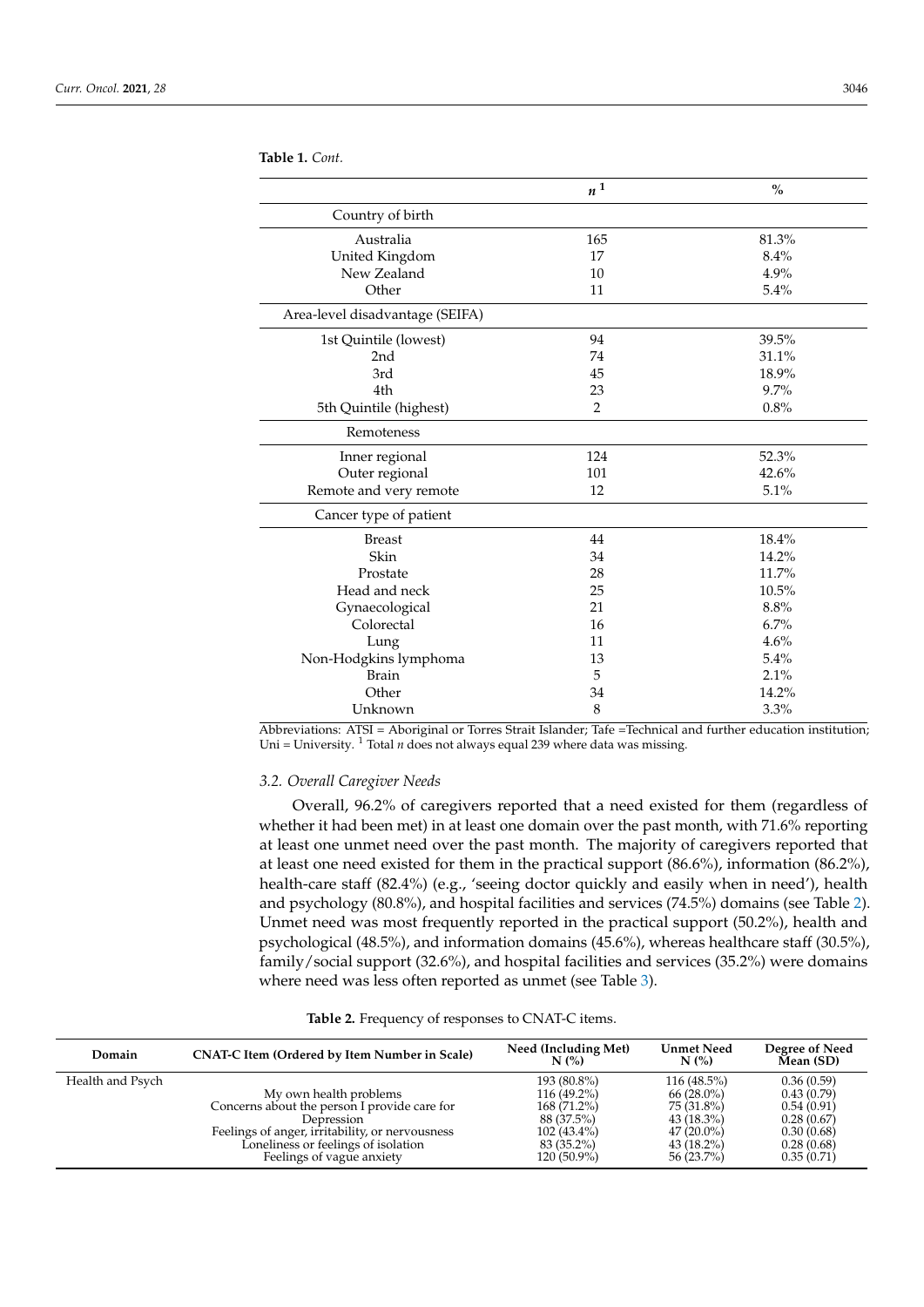| Domain                   | CNAT-C Item (Ordered by Item Number in Scale)                                                              | Need (Including Met)<br>$N$ (%) | <b>Unmet Need</b><br>$N$ (%) | Degree of Need<br>Mean (SD) |
|--------------------------|------------------------------------------------------------------------------------------------------------|---------------------------------|------------------------------|-----------------------------|
| Family/Social            |                                                                                                            | 151 (63.2%)                     | 78 (32.6%)                   | 0.25(0.50)                  |
|                          | Help with over-dependence from the person I am                                                             | 82 (34.5%)                      | $26(10.9\%)$                 | 0.18(0.55)                  |
|                          | caring for<br>Help with lack of appreciation of my caregiving from<br>the person $\dots$                   | $86(36.3\%)$                    | $33(13.9\%)$                 | 0.23(0.64)                  |
|                          | Help with difficulties in family relationships after<br>cancer diagnosis                                   | $106(44.4\%)$                   | $37(15.5\%)$                 | 0.24(0.62)                  |
|                          | Help with difficulties in interpersonal relationships<br>after cancer                                      | $106(44.4\%)$                   | $36(15.1\%)$                 | 0.21(0.57)                  |
|                          | Help with my own relaxation and my personal life                                                           | 126(52.7%)                      | 54 (22.6%)                   | 0.37(0.77)                  |
| Healthcare staff         |                                                                                                            | 197 (82.4%)                     | 73 (30.5%)                   | 0.19(0.42)                  |
|                          | Being respected and treated as a person by my doctor<br>Doctor to be clear, specific and honest in his/her | 105 (43.9%)<br>$132(55.2\%)$    | $18(7.5\%)$<br>28 (11.7%)    | 0.12(0.47)<br>0.22(0.67)    |
|                          | explanation<br>Seeing doctor quickly and easily when in need                                               | 149 (62.6%)                     | 39 $(16.4\%)$                |                             |
|                          | Being involved in the decision-making process in                                                           |                                 |                              | 0.30(0.76)                  |
|                          | choosing any tests or $\dots$                                                                              | 143 (59.8%)                     | $27(11.3\%)$                 | 0.19(0.60)                  |
|                          | Cooperation and communication among health care<br>staff                                                   | $158(66.1\%)$                   | 34 (14.2%)                   | 0.26(0.69)                  |
|                          | Sincere interest and empathy from the nurses looking<br>after the person $\dots$                           | $153(64.0\%)$                   | $17(7.1\%)$                  | 0.13(0.51)                  |
|                          | Nurses to explain treatment or care that is being given<br>to the person                                   | $158(66.1\%)$                   | $20(8.4\%)$                  | 0.13(0.45)                  |
|                          | Nurses to promptly attend to the discomfort and pain<br>of the person $\dots$                              | $151(63.5\%)$                   | $25(10.5\%)$                 | 0.17(0.54)                  |
| Information              |                                                                                                            | 206 (86.2%)                     | $109(45.6\%)$                | 0.33(0.53)                  |
|                          | Information about the current status of the illness of the<br>person I am                                  | $175(73.8\%)$                   | 43 (18.1%)                   | 0.37(0.84)                  |
|                          | Information about tests and treatment                                                                      | $176(74.0\%)$                   | 45 (18.9%)                   | 0.36(0.80)                  |
|                          | Information about caring for the person with cancer                                                        | $167(69.9\%)$                   | 41 (17.2%)                   | 0.31(0.74)                  |
|                          | Guidelines or information about complementary and<br>alternative medicine                                  | $115(48.5\%)$                   | $33(13.9\%)$                 | 0.27(0.74)                  |
|                          | Information about hospitals or clinics and physicians<br>who treat cancer                                  | $156(65.8\%)$                   | $37(15.6\%)$                 | 0.24(0.62)                  |
|                          | Information about financial support for medical<br>expenses                                                | $165(69.6\%)$                   | 70 (29.5%)                   | 0.59(1.02)                  |
|                          | Help with communication with the person I am caring<br>for and/or $\dots$                                  | $116(49.0\%)$                   | $25(10.6\%)$                 | 0.15(0.48)                  |
|                          | Information about caregiving-related stress<br>management                                                  | $121(51.1\%)$                   | 46 (19.4%)                   | 0.31(0.71)                  |
| Hospital facilities      |                                                                                                            | 178 (74.5%)                     | 84 (35.2%)                   | 0.28(0.54)                  |
|                          | A designated hospital staff member who would be able                                                       | 128 (54.2%)                     | 46 (19.5%)                   | 0.37(0.84)                  |
|                          | to provide $\dots$<br>Guidance about hospital facilities and services                                      | $150(63.6\%)$                   | $36(15.3\%)$                 | 0.25(0.67)                  |
|                          | Need for space reserved for caregivers                                                                     | $116(49.2\%)$                   | $40(17.0\%)$                 | 0.32(0.79)                  |
|                          | A visiting nurse service for the home of the person I am<br>caring for                                     | $61(25.6\%)$                    | $27(11.3\%)$                 | 0.21(0.68)                  |
|                          | Opportunity to share experiences or information with<br>other caregivers                                   | 84 (35.6%)                      | $31(13.1\%)$                 | 0.20(0.57)                  |
|                          | Welfare services (e.g., psychological counselling) for<br>caregivers                                       | 98 (41.5%)                      | 48 (20.3%)                   | 0.33(0.73)                  |
| <b>Practical Support</b> |                                                                                                            | 207 (86.6%)                     | 120 (50.2%)                  | 0.53(0.73)                  |
|                          | Transportation service for getting to and from the                                                         | 146 (61.9%)                     | 51 $(21.6\%)$                | 0.46(0.97)                  |
|                          | hospital<br>Treatment near home                                                                            | 157 (67.1%)                     | 86 (36.8%)                   | 0.85(1.22)                  |
|                          | Lodging near hospital where the person I am caring for                                                     | 181(76.7%)                      | 57 (24.2%)                   | 0.57(1.08)                  |
|                          | is treated<br>Help with economic burden caused by cancer                                                   | 138 (58.5%)                     | 75 (31.8%)                   | 0.62(1.03)                  |
|                          | Someone to help me with housekeeping and/or                                                                | 83 (34.9%)                      | 41 (17.2%)                   | 0.34(0.83)                  |
|                          | childcare                                                                                                  |                                 |                              |                             |
|                          | Assisted care in hospital or at the home of the person I<br>am caring for                                  | 71 (29.8%)                      | 31 (13.0%)                   | 0.24(0.71)                  |
|                          | All above items (excludes religious/spiritual domain)                                                      | 230 (96.2%)                     | 171 (71.6%)                  | 0.33(0.44)                  |
|                          | $\ldots$ = item truncated.                                                                                 |                                 |                              |                             |

# **Table 2.** *Cont.*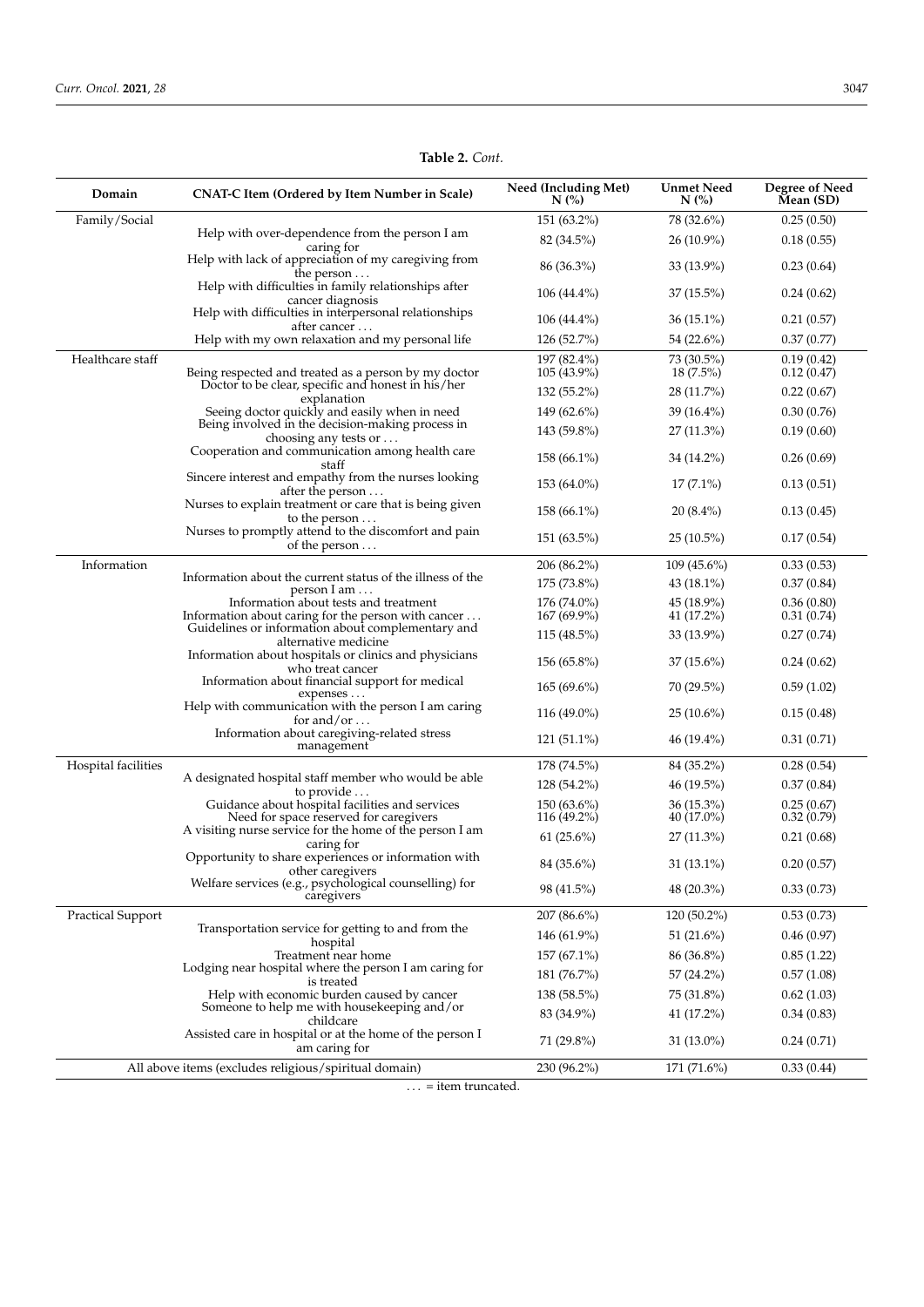In terms of single items, the most frequently endorsed needs were lodging near hospital (76.7%); information about tests and treatment (74.0%); information about the current status of the illness (73.8%); and concerns about the person being cared for (71.2%; see Table [2\)](#page-5-0). The most frequently reported unmet needs were treatment near home (36.8%), help with economic burden caused by cancer (31.8%), and concerns about the person being cared for (31.8%). Mean degree of unmet need for each item ranged from 0.12 to 0.85, with treatment near home ( $M = 0.85$ , SD = 1.22), help with economic burden ( $M = 0.62$ ,  $SD = 1.03$ ), information about financial support for medical expenses ( $M = 0.59$ ,  $SD = 1.02$ ), lodging near hospital ( $M = 0.57$ ,  $SD = 1.08$ ), and concerns about the person being cared for  $(M = 0.54, SD = 0.91)$  being the items with the highest mean degree of unmet need.

#### *3.3. Comparing Overall and Domains of Unmet Need*

Logistic regression analyses suggested that overall unmet need was more frequently reported by female (OR = 2.12, 95% CI = 1.18, 3.79) and younger (OR = 0.58, 95% CI = 0.34, 0.99) caregivers. Practical support was the most commonly reported domain of need for all but a few sub-groups (see Table [3\)](#page-8-0). Unmet health and psychology needs were significantly less likely to be reported by caregivers of breast cancer patients ( $OR = 0.43$ ,  $95\% CI = 0.20$ , 0.94) and older caregivers ( $OR = 0.53$ ,  $95\%$  CI = 0.28, 1.00). Unmet healthcare staff needs were more frequently reported by younger (OR =  $0.35$ ,  $95\%$  CI =  $0.17$ ,  $0.70$ ) and female caregivers ( $OR = 1.99$ ,  $95\%$   $CI = 1.09$ , 3.79). Unmet family and social support needs were more frequently reported by younger caregivers ( $OR = 0.35$ ,  $95\% CI = 0.17$ , 0.71).

## *3.4. Comparing Single Item Unmet Needs*

Unmet needs related to 'treatment near home' and having unaddressed 'concerns about the person being cared for' were consistently reported by at least 20% of participants within each demographic and cancer type group (Tables [4](#page-9-0) and [5\)](#page-10-0). Overall proportions of unmet needs were relatively stable across demographic and cancer type groups, however, there were some noteworthy exceptions.

Caregivers based in outer regional and remote areas most frequently reported an un-met need for 'treatment near home' (41.8%), 'help with economic burden' (33.0%), 'information about financial support' (30.4%), 'concerns about the person I provide care for (29.7%), and lodging near hospital (25.0%). Caregivers from inner regional areas had a similar pattern, and in addition, at least a quarter of caregivers from inner regional areas reported an unmet need for help with 'my own health problems' (32.3%), and 'help with my own relaxation and my personal life' (25.0%).

For females, 'information about financial support' (32.4%), 'my own health problems' (31.0%), 'lodging near hospital where the person I am caring for is treated' (27.3%), and 'feelings of vague anxiety' (26.2%) were reported as unmet by over a quarter of the sample, whereas less than a quarter of males reported these items.

Among caregivers below the age of 68, at least a quarter reported an unmet need for 'help with economic burden', 'information about financial support for medical expenses', 'lodging near hospital', 'concerns about the person with cancer', and 'feelings of vague anxiety', whereas 20% or less of the oldest group (>68 years) reported these items as unmet. For the youngest caregiver group ( $\leq$ 57 years), at least a quarter reported 'help with my own relaxation and my personal life' (32.4%), 'transportation service for getting to and from the hospital' (27.4%), 'someone to help with housekeeping and/or childcare' (27.4%), and 'help with difficulties in family relationships' (25.7%), but these were less frequent among the older age groups (for specific details refer to Table [4\)](#page-9-0). The most common unmet need for caregivers aged over 68 years was help with 'my own health problems' (34.7%), whereas this was less frequent in younger caregivers  $(26.0\%$  of caregivers  $\leq 57$  years of age; 24.7%  $\geq$ 58 and  $\leq$ 68 years).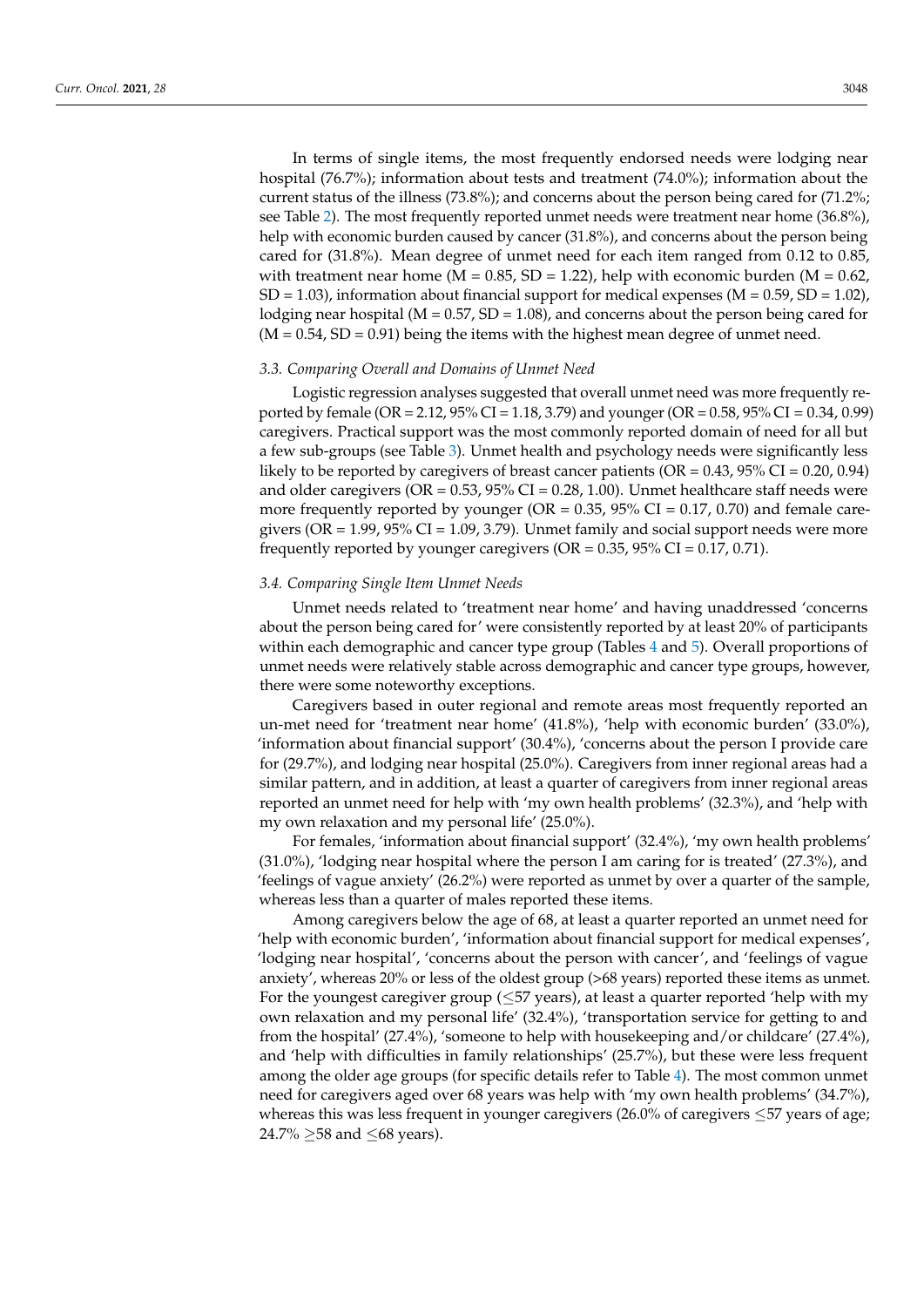**CNAT-C Domain**

Practical

support<br>Health and<br>psychological

Hospital facilities and services

Family/social

Health-care<br>staff

<span id="page-8-0"></span>All domains—any unmet need

Information  $45.6\%$  (109)

**Overall**

48.5% (116)

 $30.5\%$  (73)

71.6% (171)

 $\begin{array}{r} 50.2\% (120) \ \hline (42) \ \hline 49.5\% (111) \end{array}$ 

 $35.2\% (84)$   $\frac{28.6\%}{(26)}$ 

 $32.6\%$  (78)  $^{27.5\%}$ 

48.0% (70)

39.0% (57)

34.9%  $(51)$ 

36.3% (53)

77.4% (113)

 $\frac{51.4\%}{(38)}$ 

 $37.8\%$ <br>(28)

 $47.3\%$ <br> $(35)$ 

 $\frac{39.2\%}{(29)}$ 

78.4%

48.2% (41)

 $32.9\%$  (28)

 $37.7\%$  (32)  $\frac{29.0\%}{(22)}$ 

 $31.8\% (27)$   $19.7\%$ <br>(15)<br>(2006)  $19.7\%$ 

 $70.6\%$  (60) 65.8%

(28)

(22)

 $(15)$ 

(15)

(50)

48.2% (95)

36.0% (71)

35.0%  $(69)$ 

31.5% (62)

73.1% (144)

(14)

31.7% (13)

22.0%  $(9)$ 

26.8% (11)

65.9% (27)

(37)

(26)

 $(25)$ <br>22.0%

(20)

 $61.5\%$ <br>(56)

|                   |                 |                      |                                              |                                              |                       |                                  |                                            |                                 | Table 3. Frequency of caregiver unmet need in CNAT-C domains according to patient cancer type and caregiver demographics. |                            |                             |                                                        |                        |                        |                            |                             |                  |                            |
|-------------------|-----------------|----------------------|----------------------------------------------|----------------------------------------------|-----------------------|----------------------------------|--------------------------------------------|---------------------------------|---------------------------------------------------------------------------------------------------------------------------|----------------------------|-----------------------------|--------------------------------------------------------|------------------------|------------------------|----------------------------|-----------------------------|------------------|----------------------------|
| Overall<br>Sample |                 | Gender               |                                              | Age                                          |                       | <b>SES</b>                       |                                            |                                 | <b>Remoteness</b>                                                                                                         |                            | <b>Time since Diagnosis</b> |                                                        |                        |                        |                            | <b>Cancer Type</b>          |                  |                            |
| $\%$ $(n)$        | Male<br>% $(n)$ | Female<br>$\%$ $(n)$ | $\frac{\leq 57}{\text{Years}}$<br>$\%$ $(n)$ | $\geq 58 \& \leq 68$<br>Years % ( <i>n</i> ) | >68<br>Years<br>% (n) | $50$<br>Per-<br>centile<br>% (n) | $\geqslant 50$<br>Per-<br>centile<br>% (n) | Inner<br>Re-<br>gional<br>% (n) | Outer re-<br>gional/Remote<br>% $(n)$                                                                                     | $0 - 6$<br>Months<br>% (n) | $6 - 12$<br>Months<br>% (n) | >12<br>Months<br>% (n)                                 | <b>Breast</b><br>% (n) | Skin %<br>( <i>n</i> ) | Head<br>&<br>Neck<br>% (n) | Prostate<br>% (n)           | Gvnae<br>% (n)   | Other<br>% (n)             |
| $0.2\%$ (120)     | 46.2%           | 52.1%<br>(76)        | 56.8%<br>(42)                                | $48.2\%$ (41)                                | 44.7%<br>(34)         | 50.3%<br>$(99)$<br>49.8%         | 51.2%<br>(21)                              | 52.4%<br>(65)                   | 47.8%<br>$(54)$<br>46.9%                                                                                                  | 49.4%<br>(42)              | 48.3%<br>$^{(28)}_{41.4\%}$ | 51.1%<br>(47)                                          | 43.2%<br>(19)          | 52.9%<br>(18)          | 48.0%<br>$(12)$<br>56.0%   | $50.0\%$<br>(14)            | $52.4\%$<br>(11) | 50.7%<br>(39)              |
| $3.5\%$ (116)     | 41.8%<br>(38)   | 52.1%<br>(76)        | 56.8%<br>(42)                                | $49.4\%$ (42)                                | 40.8%<br>(31)         | (98)                             | 43.9%<br>(18)                              | 50.8%<br>(63)                   | (53)                                                                                                                      | 49.4%<br>(42)              | $(24)$<br>44.8%             | 51.1%<br>$\begin{array}{c} (47) \\ 40.2\% \end{array}$ | 34.1%<br>(15)          | 41.2%<br>(14)          | $(14)$<br>48.0%            | $50.0\%$<br>$(14)$<br>42.9% | 42.9%<br>(9)     | 55.8%<br>$(43)$<br>$46.8%$ |
| 56% (109)         | 40.7%           | 48.0%                | 51.4%                                        | $48.2\%$ (41)                                | 36.8%                 | 48.2%                            | 34.2%                                      | 48.4%                           | 42.5%                                                                                                                     | 49.4%                      |                             |                                                        | 40.9%                  | 44.1%                  |                            |                             | 38.1%            |                            |

49.4% (42)

35.3% (30)

27.1%  $(23)$ 

 $23.5%$ (20)

72.9% (62)

44.8% (26)

31.0% (18)

34.5%  $(20)$ 

32.8% (19)

72.4% (42)

(37)

34.8% (32)

34.8%  $(32)$ 

33.7% (31)

68.5% (63)

40.9% (18)

27.3% (12)

27.3%  $(12)$ 

 $22.7%$ (10)

63.6% (28)

44.1% (15)

35.3% (12)

20.6% (7) 41.2%

(14)

76.5% (26)

48.0% (12)

36.0% (9)

28.0%  $\overline{7}$ 

 $24.0%$ (6)

72.0% (18)

(12)

28.6% (8)

25.0% (7)

25.0% (7)

71.4% (20)

(8)

42.9% (9)

23.8%  $\left(5\right)$ 

 $14.3%$ (3)

61.9% (13)

Abbreviation: Gynae = Gynaecological.

48.4% (60)

36.3% (45)

35.5%  $(44)$ 

30.7% (38)

71.8% (89)

(48)

33.6% (38)

30.1%  $(34)$ 

 $31.0%$ (35)

71.7% (81)

46.8% (36)

35.1% (27)

42.9%  $(33)$ 

36.4% (28)

74.0% (57)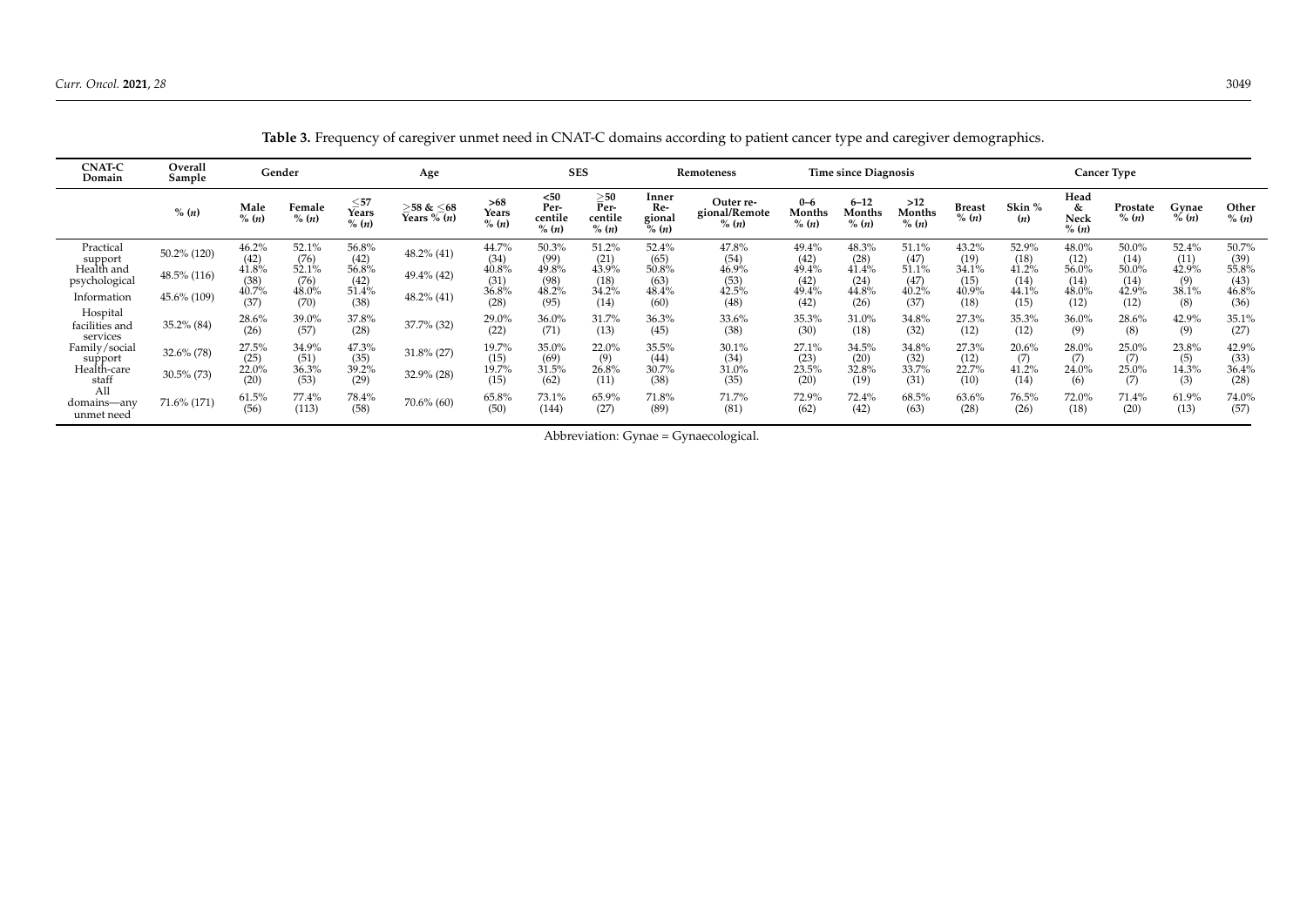|                                                                                                                   | Overall<br>Sample                            |                                              | Gender                                       |                                              | Age                                                      |                                              |                                              | Remoteness                                                 | Area-Level Disadvantage<br>(SEIFA)           |                                              |  |
|-------------------------------------------------------------------------------------------------------------------|----------------------------------------------|----------------------------------------------|----------------------------------------------|----------------------------------------------|----------------------------------------------------------|----------------------------------------------|----------------------------------------------|------------------------------------------------------------|----------------------------------------------|----------------------------------------------|--|
| <b>CNAT-C Item (25 Most Frequent Overall)</b>                                                                     | $%$ (Rank)                                   | Male<br>$%$ (Rank)                           | Female<br>$%$ (Rank)                         | $<$ 57 Years %<br>(Rank)                     | $\geq$ 58 & $\leq$ 68<br>Years $\overline{\%}$<br>(Rank) | >68 Years %<br>(Rank)                        | Inner<br>Regional<br>$(n = 124)$<br>%(Rank)  | Outer<br>Regional &<br>Remote<br>$(n = 113)$<br>$%$ (Rank) | <50 Percentile<br>$(n = 197)$<br>$%$ (Rank)  | >50 Percentile<br>$(n = 41)$<br>$%$ (Rank)   |  |
| Treatment near home<br>Help with economic burden caused by cancer<br>Concerns about the person I provide care for | $36.8\%$ (1)<br>$31.8\%$ (2)<br>$31.8\%$ (2) | $29.2\%$ (3)<br>$34.4\%$ (1)<br>$32.6\%$ (2) | $41.3\%$ (1)<br>$29.9\%$ (4)<br>$31.0\%$ (3) | $41.7\%$ (3)<br>$43.8\%$ (1)<br>$42.5\%$ (2) | $39.3\%$ (1)<br>$30.6\%$ (4)<br>$32.9\%$ (3)             | $27.0\%$ (2)<br>$20.3\%$ (3)<br>$20.0\%$ (4) | $32.0\%$ (3)<br>$30.3\%$ (4)<br>$33.9\%$ (1) | $41.8\%$ (1)<br>$33.0\%$ (2)<br>$29.7\%$ (4)               | $36.3\%$ (1)<br>$32.0\%$ (3)<br>$32.5\%$ (2) | $40.0\%$ (1)<br>$31.7\%$ (2)<br>$29.3\%$ (3) |  |
| Information about financial support for medical<br>expenses, from                                                 | $29.5\%$ (3)                                 | $24.4\%$ (4)                                 | $32.4\%$ (2)                                 | $36.1\%$ (4)                                 | $34.1\%$ (2)                                             | $17.1\%$ (8)                                 | $28.5\%$ (5)                                 | $30.4\%$ (3)                                               | $29.7\%$ (5)                                 | $29.3\%$ (3)                                 |  |
| My own health problems                                                                                            | $28.0\%$ (4)                                 | $22.5\%$ (6)                                 | $31.0\%$ (3)                                 | $26.0\%$ (8)                                 | $24.7\%$ (7)                                             | $34.7\%$ (1)                                 | $32.3\%$ (2)                                 | $23.4\%$ (6)                                               | $29.9\%$ (4)                                 | $19.5\%$ (5)                                 |  |
| Lodging near hospital where the person I am caring<br>for is treated                                              | $24.2\%$ (5)                                 | $17.6\%$ (12)                                | $27.3\%$ (5)                                 | $32.9\%$ (5)                                 | $25.0\%$ (6)                                             | $14.7\%$ (11)                                | $23.8\%$ (8)                                 | $25.0\%$ (5)                                               | $23.2\%$ (8)                                 | $29.3\%$ (3)                                 |  |
| Feelings of vague anxiety<br>Help with my own relaxation and my personal life                                     | $23.7\%$ (6)<br>$22.6\%$ (7)                 | $19.1\%$ (8)<br>$18.7\%$ (9)                 | $26.2\%$ (6)<br>$24.7\%$ (8)                 | $26.0\%$ (8)<br>$32.4\%$ (6)                 | $25.9\%$ (5)<br>$23.5\%$ (9)                             | $18.7\%$ (6)<br>$11.8\%$ (16)                | $24.2\%$ (7)<br>$25.0\%$ (6)                 | $23.4\%$ (6)<br>$20.4\%$ (9)                               | $25.8\%$ (6)<br>$23.9\%$ (7)                 | $14.6\%$ (8)<br>$17.1\%$ (7)                 |  |
| Transportation service for getting to and from the<br>hospital                                                    | $21.6\%$ (8)                                 | $24.2\%$ (5)                                 | $20.3\%$ (14)                                | $27.4\%$ (7)                                 | $21.2\%$ (11)                                            | $14.9\%$ (10)                                | $22.0\%$ (9)                                 | $20.7\%$ (8)                                               | $21.5\%$ (10)                                | $22.5\%$ (4)                                 |  |
| Welfare services (e.g., psychological counselling) for<br>caregivers                                              | $20.3\%$ (9)                                 | $16.7\%$ (14)                                | $22.2\%$ (10)                                | $23.3\%$ (13)                                | $20.2\%$ (12)                                            | $17.3\%$ (7)                                 | $19.5\%$ (12)                                | $21.6\%$ (7)                                               | $21.1\%$ (12)                                | $17.1\%$ (7)                                 |  |
| Feelings of anger, irritability or nervousness                                                                    | $20.0\%$ (10)                                | $16.9\%$ (13)                                | $22.2\%$ (10)                                | $24.7\%$ (10)                                | $21.2\%$ (11)                                            | $13.5\%$ (12)                                | $20.3\%$ (11)                                | $19.8\%$ (10)                                              | $21.8\%$ (9)                                 | $12.2\%$ (9)                                 |  |
| A designated hospital staff member who would be<br>able to provide                                                | $19.5\%$ (11)                                | $13.3\%$ (17)                                | $23.6\%$ (9)                                 | $21.9\%$ (14)                                | $23.8\%$ (8)                                             | $12.0\%$ (15)                                | $22.0\%$ (9)                                 | $17.1\%$ (15)                                              | 19.9% (14)                                   | $18.0\%$ (6)                                 |  |
| Information about caregiving-related stress<br>management                                                         | $19.4\%$ (12)                                | $17.8\%$ (11)                                | $20.0\%$ (15)                                | $23.6\%$ (12)                                | $20.0\%$ (13)                                            | $15.8\%$ (9)                                 | $22.0\%$ (9)                                 | $17.0\%$ (16)                                              | $21.0\%$ (13)                                | $12.2\%$ (9)                                 |  |
| Information about tests and treatment                                                                             | $18.9\%$ (13)                                | $8.8\%$ (26)                                 | $24.8\%$ (7)                                 | $14.9\%$ (24)                                | $22.4\%$ (10)                                            | $18.7\%$ (6)                                 | $18.7\%$ (13)                                | $19.5\%$ (12)                                              | $21.4\%$ (11)                                | $7.3\%$ (12)                                 |  |
| Depression<br>Loneliness or feelings of isolation                                                                 | $18.3\%$ (14)<br>$18.2\%$ (15)               | $18.0\%$ (10)<br>$20.2\%$ (7)                | $18.1\%$ (17)<br>$17.2\%$ (18)               | $21.9\%$ (14)<br>$24.7\%$ (10)               | 19.1% (14)<br>$18.8\%$ (15)                              | $14.7\%$ (11)<br>$12.0\%$ (15)               | $19.5\%$ (12)<br>$18.6\%$ (14)               | $17.1\%$ (15)<br>$18.0\%$ (13)                             | $18.1\%$ (17)<br>$19.1\%$ (15)               | $19.5\%$ (5)<br>$14.6\%$ (8)                 |  |
| Information about the current status of the illness of<br>the person I am                                         | $18.1\%$ (16)                                | $11.1\%$ (20)                                | $22.1\%$ (11)                                | $15.1\%$ (23)                                | $21.2\%$ (11)                                            | $17.3\%$ (7)                                 | $20.3\%$ (11)                                | $16.1\%$ (18)                                              | 19.9% (14)                                   | $10.0\%$ (10)                                |  |
| Someone to help me with housekeeping and/or child                                                                 | 17.2% (17)                                   | $17.6\%$ (12)                                | $16.6\%$ (19)                                | $27.4\%$ (7)                                 | $5.9\%$ (26)                                             | $19.7\%$ (5)                                 | $21.0\%$ (10)                                | $12.5\%$ (25)                                              | $16.8\%$ (19)                                | $19.5\%$ (5)                                 |  |
| Information about caring for the person with cancer<br>$(symptom \ldots$ .                                        | $17.2\%$ (18)                                | $9.9\%$ (24)                                 | $21.2\%$ (12)                                | $20.3\%$ (17)                                | $18.8\%$ (15)                                            | $13.2\%$ (14)                                | $17.7\%$ (15)                                | $16.8\%$ (17)                                              | $18.8\%$ (16)                                | $9.8\%$ (11)                                 |  |
| Need for space reserved for caregivers<br>Seeing doctor quickly and easily when in need                           | $17.0\%$ (19)<br>$16.4\%$ (20)               | $14.3\%$ (16)<br>$9.9\%$ (24)                | $18.9\%$ (16)<br>$20.7\%$ (13)               | $12.5\%$ (28)<br>$18.9\%$ (20)               | $22.4\%$ (10)<br>$19.1\%$ (14)                           | $13.3\%$ (13)<br>$11.8\%$ (16)               | $16.3\%$ (16)<br>$13.7\%$ (21)               | $17.1\%$ (15)<br>$19.6\%$ (11)                             | $16.5\%$ (20)<br>17.9% (18)                  | $19.5\%$ (5)<br>$9.8\%$ (11)                 |  |
| Information about hospitals or clinics and physicians<br>who treat cancer                                         | $15.6\%$ (21)                                | $12.2\%$ (19)                                | $17.2\%$ (18)                                | $20.8\%$ (15)                                | $15.3\%$ (17)                                            | $10.5\%$ (18)                                | $13.8\%$ (20)                                | $17.9\%$ (14)                                              | $15.4\%$ (22)                                | $17.1\%$ (7)                                 |  |
| Help with difficulties in family relationships after<br>cancer diagnosis                                          | $15.5\%$ (22)                                | $14.3\%$ (16)                                | $15.1\%$ (24)                                | $25.7\%$ (9)                                 | $14.1\%$ (18)                                            | $7.9\%$ (22)                                 | $16.1\%$ (17)                                | $15.0\%$ (20)                                              | $14.7\%$ (25)                                | $19.5\%$ (5)                                 |  |
| Guidance about hospital facilities and services                                                                   | $15.3\%$ (23)                                | $11.1\%$ (20)                                | $18.1\%$ (17)                                | 19.4% (18)                                   | $18.8\%$ (15)                                            | $8.0\%$ (21)                                 | $16.3\%$ (16)                                | $14.4\%$ (21)                                              | $15.0\%$ (24)                                | $17.1\%$ (7)                                 |  |
| Help with difficulties in interpersonal relationships<br>after cancer                                             | $15.1\%$ (24)                                | $16.5\%$ (15)                                | $13.7\%$ (26)                                | $24.3\%$ (11)                                | $12.9\%$ (19)                                            | $9.2\%$ (20)                                 | $14.5\%$ (19)                                | 15.9% (19)                                                 | $15.2\%$ (23)                                | $14.6\%$ (8)                                 |  |
| Cooperation and communication among health care<br>staff                                                          | $14.2\%$ (25)                                | $11.0\%$ (21)                                | $16.4\%$ (20)                                | $16.2\%$ (22)                                | $17.7\%$ (16)                                            | $7.9\%$ (22)                                 | $12.1\%$ (24)                                | $16.8\%$ (17)                                              | $14.7\%$ (25)                                | $12.2\%$ (9)                                 |  |

**Table 4.** Frequency of unmet need **<sup>1</sup>** by age, gender, and area level characteristics.

<span id="page-9-0"></span><sup>1</sup> Unmet need = items with a low, moderate or high need; ... = item truncated; Shading represents items where 25% or more of each group reported this need.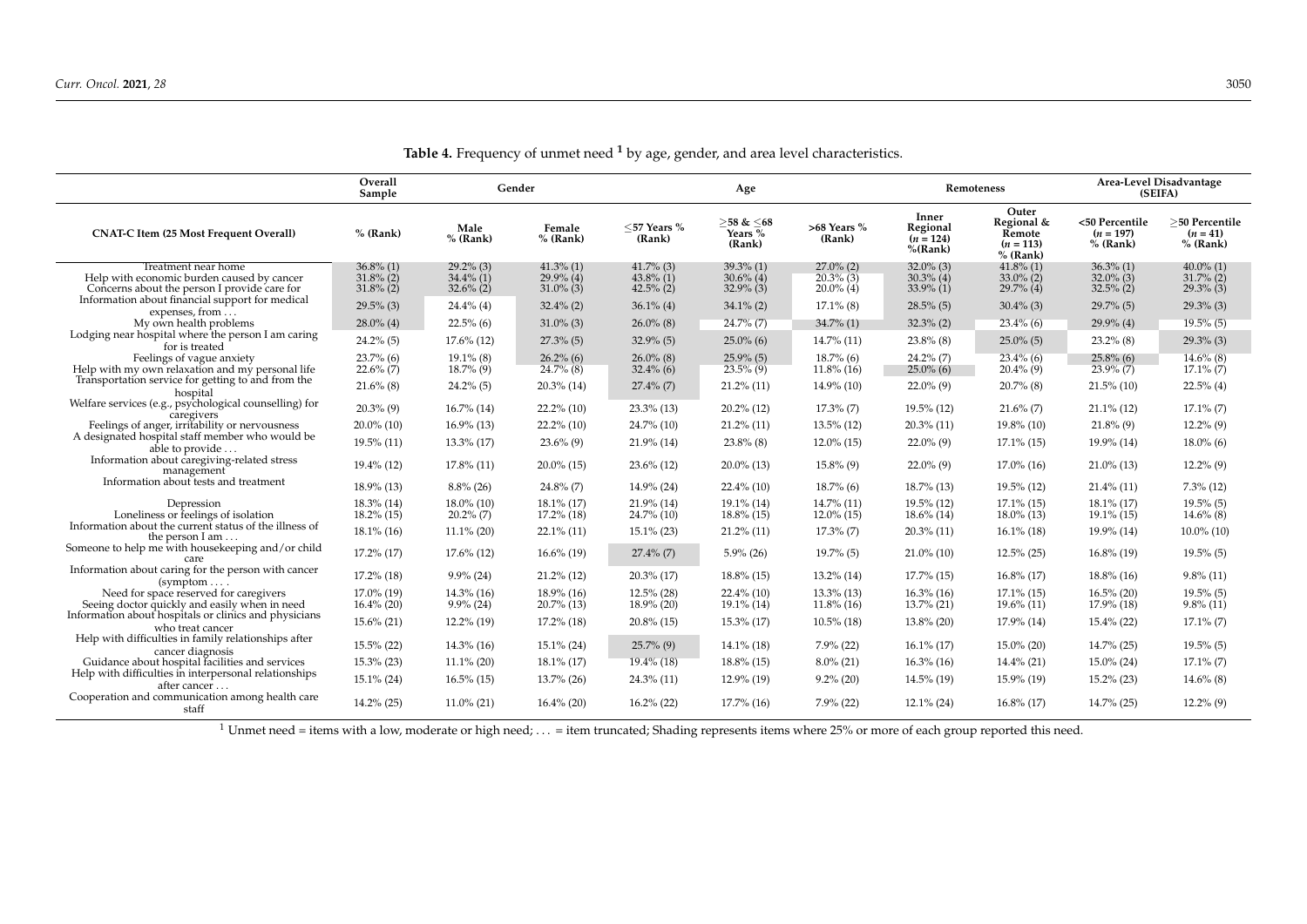|                                                                                                                   | Overall<br>Sample                            |                                              | <b>Time since Patient Diagnosis</b>          |                                              | <b>Cancer Type of Patient</b>                |                                              |                                              |                                                 |                                              |                                              |
|-------------------------------------------------------------------------------------------------------------------|----------------------------------------------|----------------------------------------------|----------------------------------------------|----------------------------------------------|----------------------------------------------|----------------------------------------------|----------------------------------------------|-------------------------------------------------|----------------------------------------------|----------------------------------------------|
| <b>CNAT-C Item (25 Most Frequent Overall)</b>                                                                     | $%$ (Rank)                                   | $0-6$ Months $(n)$<br>$= 85$<br>$%$ (Rank)   | 6-12 Months<br>$(n = 58)$<br>$%$ (Rank)      | $>12$ Months $(n)$<br>$= 92$<br>$%$ (Rank)   | <b>Breast</b><br>$(n = 44) \%$<br>(Rank)     | Skin<br>$(n = 34) \%$<br>(Rank)              | Head & Neck<br>$(n = 25)$<br>$%$ (Rank)      | Prostate<br>$(n = 28)$<br>% (Rank)              | Gynae<br>$(n = 21)$ %<br>(Rank)              | Other<br>$(n = 77) %$<br>(Rank)              |
| Treatment near home<br>Help with economic burden caused by cancer<br>Concerns about the person I provide care for | $36.8\%$ (1)<br>$31.8\%$ (2)<br>$31.8\%$ (2) | $33.3\%$ (1)<br>$30.1\%$ (2)<br>$29.8\%$ (3) | $32.8\%$ (2)<br>$36.8\%$ (1)<br>$31.6\%$ (3) | $40.7\%$ (1)<br>$31.5\%$ (3)<br>$33.0\%$ (2) | $28.6\%$ (3)<br>$36.4\%$ (1)<br>$25.6\%$ (4) | $45.5\%$ (1)<br>$33.3\%$ (2)<br>$29.4\%$ (4) | $40.0\%$ (1)<br>$36.0\%$ (2)<br>$40.0\%$ (1) | $46.2\%$ (1)<br>$10.7\%$ $(11)$<br>$25.0\%$ (4) | $28.6\%$ (2)<br>$28.6\%$ (2)<br>$25.0\%$ (3) | $33.8\%$ (3)<br>$37.3\%$ (1)<br>$35.5\%$ (2) |
| Information about financial support for medical<br>expenses                                                       | $29.5\%$ (3)                                 | $26.2\%$ (4)                                 | $29.8\%$ (4)                                 | $30.4\%$ (4)                                 | $29.6\%$ (2)                                 | $30.3\%$ (3)                                 | $36.0\%$ (2)                                 | $21.4\%$ (5)                                    | $19.1\%$ (5)                                 | $30.3\%$ (5)                                 |
| My own health problems                                                                                            | $28.0\%$ (4)                                 | $25.0\%$ (5)                                 | $21.1\%$ (9)                                 | $33.0\%$ (2)                                 | $18.6\%$ (8)                                 | 17.7% (12)                                   | $28.0\%$ (4)                                 | $35.7\%$ (2)                                    | $35.0\%$ (1)                                 | $31.6\%$ (4)                                 |
| Lodging near hospital where the person I am caring<br>for is treated                                              | $24.2\%$ (5)                                 | $21.7\%$ (7)                                 | $24.1\%$ (7)                                 | $26.4\%$ (6)                                 | $20.5\%$ (7)                                 | $29.0\%$ (5)                                 | $28.0\%$ (4)                                 | $28.6\%$ (3)                                    | $19.1\%$ (5)                                 | $20.8\%$ (12)                                |
| Feelings of vague anxiety<br>Help with my own relaxation and my personal life                                     | $23.7\%$ (6)<br>$22.6\%$ (7)                 | $23.8\%$ (6)<br>$15.3\%$ (15)                | $22.8\%$ (8)<br>$25.9\%$ (5)                 | $24.2\%$ (7)<br>$27.2\%$ (5)                 | $18.6\%$ (8)<br>$15.9\%$ (11)                | $17.7\%$ (12)<br>$17.7\%$ (12)               | $24.0\%$ (5)<br>$16.0\%$ (8)                 | $21.4\%$ (5)<br>$21.4\%$ (5)                    | $15.0\%$ (6)<br>$14.3\%$ (7)                 | $31.6\%$ (4)<br>$29.9\%$ (6)                 |
| Transportation service for getting to and from the<br>hospital                                                    | $21.6\%$ (8)                                 | $19.5\%$ (8)                                 | 17.2% (14)                                   | $27.2\%$ (5)                                 | $20.5\%$ (7)                                 | $28.1\%$ (6)                                 | $24.0\%$ (5)                                 | $14.8\%$ (8)                                    | $28.6\%$ (2)                                 | $19.5\%$ (13)                                |
| Welfare services (e.g., psychological counselling) for<br>caregivers                                              | $20.3\%$ (9)                                 | $16.9\%$ (13)                                | $17.5\%$ (13)                                | $23.9\%$ (8)                                 | $16.3\%$ (10)                                | $28.1\%$ (6)                                 | $24.0\%$ (5)                                 | $10.7\%$ (11)                                   | $23.8\%$ (4)                                 | $18.2\%$ (15)                                |
| Feelings of anger, irritability or nervousness                                                                    | $20.0\%$ (10)                                | $19.3\%$ (9)                                 | $19.3\%$ (11)                                | $20.9\%$ (12)                                | $16.3\%$ (10)                                | $11.8\%$ (16)                                | $29.2\%$ (3)                                 | $14.3\%$ (9)                                    | $10.0\%$ (8)                                 | $25.0\%$ (7)                                 |
| A designated hospital staff member who would be<br>able to provide                                                | $19.5\%$ (11)                                | $18.1\%$ (11)                                | $17.2\%$ (14)                                | $19.8\%$ (13)                                | $13.6\%$ (13)                                | $21.2\%$ (9)                                 | $16.7\%$ (7)                                 | $18.5\%$ (6)                                    | $14.3\%$ (7)                                 | $22.1\%$ (11)                                |
| Information about caregiving-related stress<br>management                                                         | 19.4% (12)                                   | $17.9\%$ (12)                                | $19.3\%$ (11)                                | $19.6\%$ (14)                                | $20.5\%$ (7)                                 | $12.1\%$ (15)                                | $16.0\%$ (8)                                 | $10.7\%$ (11)                                   | $14.3\%$ (7)                                 | $25.0\%$ (7)                                 |
| Information about tests and treatment<br>Depression                                                               | $18.9\%$ (13)<br>18.3% (14)                  | $19.1\%$ (10)<br>$13.3\%$ (18)               | $17.2\%$ (14)<br>$19.3\%$ (11)               | $16.3\%$ (17)<br>$22.0\%$ (11)               | $2.3\%$ (18)<br>$18.6\%$ (8)                 | $26.5\%$ (7)<br>$17.7\%$ (12)                | $12.0\%$ (9)<br>$28.0\%$ (4)                 | $21.4\%$ (5)<br>$11.1\%$ (10)                   | $9.5\%$ (9)<br>$15.0\%$ (6)                  | $23.7\%$ (8)<br>$18.4\%$ (14)                |
| Loneliness or feelings of isolation<br>Information about the current status of the illness of                     | $18.2\%$ (15)                                | $10.7\%$ (21)                                | $21.1\%$ (9)                                 | $23.1\%$ (9)                                 | $20.9\%$ (6)                                 | $11.8\%$ (16)                                | $28.0\%$ (4)                                 | $3.6\%$ (13)                                    | $15.0\%$ (6)                                 | $22.4\%$ (10)                                |
| the person I am caring for $\dots$<br>Someone to help me with house keeping and/or child                          | $18.1\%$ (16)                                | $16.7\%$ (14)                                | $14.0\%$ (18)                                | $18.5\%$ (15)                                | $4.6\%$ (17)                                 | $20.6\%$ (10)                                | $16.0\%$ (8)                                 | $18.5\%$ (6)                                    | $9.5\%$ (9)                                  | $22.4\%$ (10)                                |
| care                                                                                                              | $17.2\%$ (17)                                | $9.5\%$ (24)                                 | $20.7\%$ (10)                                | $22.8\%$ (10)                                | $22.7\%$ (5)                                 | $15.2\%$ (13)                                | $16.0\%$ (8)                                 | $14.3\%$ (9)                                    | $14.3\%$ (7)                                 | $16.9\%$ (17)                                |
| Information about caring for the person with cancer<br>$(symptom$ management, $\dots$                             | $17.2\%$ (18)                                | $15.3\%$ (15)                                | $20.7\%$ (10)                                | $15.2\%$ (19)                                | $4.6\%$ (17)                                 | $20.6\%$ (10)                                | $16.0\%$ (8)                                 | $21.4\%$ (5)                                    | $9.5\%$ (9)                                  | $20.8\%$ (12)                                |
| Need for space reserved for caregivers<br>Seeing doctor quickly and easily when in need                           | $17.0\%$ (19)<br>$16.4\%$ (20)               | $16.9\%$ (13)<br>$10.6\%$ (22)               | $10.3\%$ (21)<br>$24.6\%$ (6)                | $19.8\%$ (13)<br>$16.3\%$ (17)               | $11.4\%$ (14)<br>$9.1\%$ (15)                | $12.1\%$ (15)<br>$20.6\%$ (10)               | $20.0\%$ (6)<br>$8.0\%$ (11)                 | $0.0\%$ (14)<br>$10.7\%$ (11)                   | $23.8\%$ (4)<br>$10.0\%$ (8)                 | $23.7\%$ (8)<br>$23.4\%$ (9)                 |
| Information about hospitals or clinics and physicians<br>who treat cancer                                         | $15.6\%$ (21)                                | $11.9\%$ (20)                                | $14.0\%$ (18)                                | $17.4\%$ (16)                                | $15.9\%$ (11)                                | $21.2\%$ (9)                                 | $8.0\%$ (11)                                 | $14.3\%$ (9)                                    | $19.1\%$ (5)                                 | $13.2\%$ (20)                                |
| Help with difficulties in family relationships after<br>cancer diagnosis                                          | $15.5\%$ (22)                                | $10.6\%$ (22)                                | $20.7\%$ (10)                                | $15.2\%$ (19)                                | $15.9\%$ (11)                                | $5.9\%$ (20)                                 | $20.0\%$ (6)                                 | $17.9\%$ (7)                                    | $4.8\%$ (11)                                 | $18.2\%$ (15)                                |
| Guidance about hospital facilities and<br>services                                                                | $15.3\%$ (23)                                | $14.5\%$ (16)                                | $14.0\%$ (18)                                | $15.2\%$ (19)                                | $9.1\%$ (15)                                 | $18.8\%$ (11)                                | $16.0\%$ (8)                                 | $14.3\%$ (9)                                    | $9.5\%$ (9)                                  | $18.4\%$ (14)                                |
| Help with difficulties in interpersonal relationships<br>after cancer diagnosis                                   | $15.1\%$ (24)                                | $12.9\%$ (19)                                | $17.2\%$ (14)                                | $15.2\%$ (19)                                | $18.2\%$ (9)                                 | $5.9\%$ (20)                                 | $24.0\%$ (5)                                 | $7.1\%$ (12)                                    | $0.0\%$ (12)                                 | $19.5\%$ (13)                                |
| Cooperation and communication among health care<br>staff                                                          | $14.2\%$ (25)                                | $8.2\%$ (25)                                 | 19.0% (12)                                   | $14.1\%$ (21)                                | $18.2\%$ (9)                                 | $14.7\%$ (14)                                | $8.0\%$ (11)                                 | $10.7\%$ (11)                                   | $4.8\%$ (11)                                 | $14.3\%$ (19)                                |

**Table 5.** Frequency of unmet needs **<sup>1</sup>** according to patient disease characteristics.

<span id="page-10-0"></span><sup>1</sup> Unmet need = items with a low, moderate or high need. Abbreviation: Gynae = Gynaecological; . . = item truncated.Shading represents items where 25% or more of each group reported this need.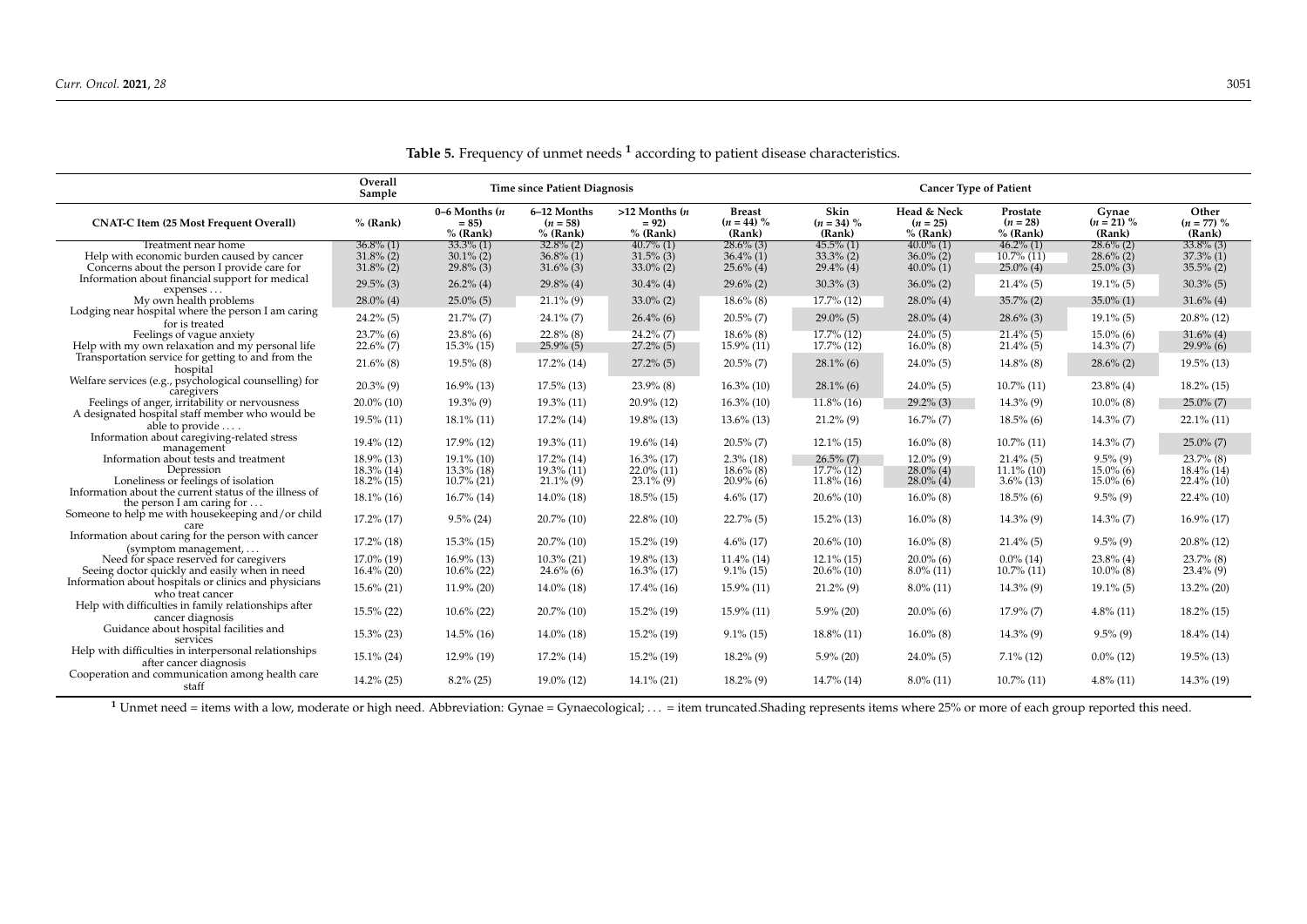In terms of the time since diagnosis, 'help with my own relaxation and my personal life' was reported by over a quarter of caregivers of patients who were diagnosed over six months ago, but was less common within the first six months since diagnosis. In addition, among caregivers of patients diagnosed over twelve months ago, 'transportation service for getting to and from the hospital' was reported by 27.2%. Help with 'my own health problems' was reported by less than 20% of caregivers of patients with breast cancer and skin cancer, even though it was reported by at least a quarter of caregivers of patients with other cancer types (frequencies ranged between 28.0% and 35.7%, for details refer to Table [5\)](#page-10-0). 'Help with economic burden caused by cancer' was reported by 10.7% of caregivers of patients with prostate cancer, whereas it was reported by more than a quarter of caregivers of patients with the other cancer types. Similarly, 'information about financial support' was reported as unmet by more than a quarter of most caregivers, except for those caring for patients with gynaecological or prostate cancer. In general, 'feelings of vague anxiety', 'help with my own relaxation and personal life', and 'information about caregiving-related stress management' were reported as unmet by less than a quarter of caregivers. However, among those caring for a patient with 'other' cancer types (consisting of the least common cancers in this sample), these items were endorsed by at least 25%. These frequencies still held even after removing colorectal cancer, non-Hodgkins lymphoma, and lung cancer from the 'other' cancer group, since they are relatively common cancers although not wellrepresented in this sample. The same three items representing psychological or emotional distress were endorsed by at least 28% of caregivers of the remaining 'other' cancer types (such as brain, oesophageal, stomach, bladder cancer). 'Feelings of anger, irritability or nervousness', 'loneliness or feelings of isolation', and 'depression' were reported by more than a quarter of caregivers of patients with head and neck cancer, yet was less frequent when considering the sample overall.

#### **4. Discussion**

The current findings provide valuable insight into the areas where caregivers caring for cancer patients in regional and remote Australia require support. Needs that were associated with treatment, staff and facilities were generally well-addressed in this regional and remote sample, whereas a large degree of unmet need was evident in areas relating to practical and psychological support. These findings are consistent with previous studies on patient [\[27,](#page-15-19)[28\]](#page-15-20) and caregiver [\[29,](#page-15-21)[30\]](#page-15-22) cohorts that suggest higher levels of satisfaction with health care and facilities during treatment, but poorer access to peripheral support. These findings support calls for better provision of psychosocial and practical support following treatment when regional and remote patients and caregivers return to isolated settings [\[31\]](#page-15-23). Unsurprisingly, accommodation near treatment was an important, but well-addressed, need in this cohort of participants recruited through subsided lodges available for the purpose of providing accommodation close to treatment.

Gender differences in unmet need were evident, with female caregivers reporting higher levels of unmet need than males particularly when it came to interactions with healthcare staff. Females were almost two times more likely to report one or more needs in this domain. Previous research has frequently found female caregivers to report greater unmet needs than males [\[9,](#page-15-2)[11,](#page-15-24)[12,](#page-15-4)[32,](#page-15-25)[33\]](#page-15-26). This may be interconnected with the greater emotional distress and adverse outcomes reported by female caregivers compared to males, which is another consistent finding in the literature [\[32,](#page-15-25)[34–](#page-16-0)[36\]](#page-16-1). Although the mechanisms underlying the gender difference are not well understood, theoretical explanations include the impact of internalized traditional gender roles on psychological processes and behaviour [\[34\]](#page-16-0). For example, men may be less likely to perceive or disclose their needs for help, compared to women [\[37\]](#page-16-2). In addition, men may tend to perceive the caring role as a competency task leading to a positive appraisal and self-mastery and esteem response [\[32,](#page-15-25)[38\]](#page-16-3), whereas women may tend to hold high internal expectations and a sense of moral obligation related to their caring role, leading to over-responsibility, dys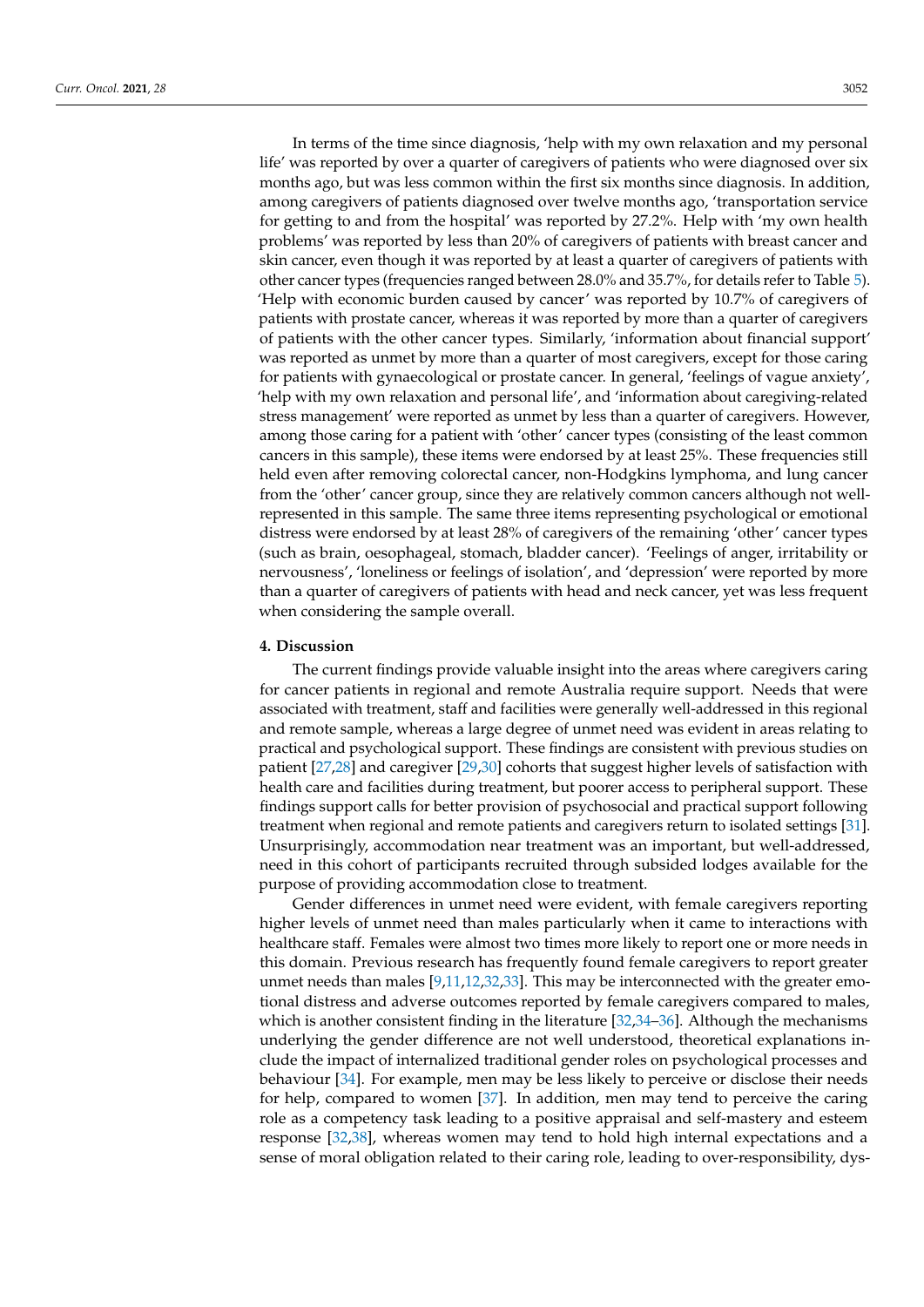functional self-sacrifice, and an absence of self-care [\[32,](#page-15-25)[33,](#page-15-26)[38,](#page-16-3)[39\]](#page-16-4). These theories require further evaluation.

Overall, our findings suggested that younger caregivers are slightly more likely to experience unmet needs; however, in terms of specific needs, older caregivers more often experienced unmet needs relating to maintaining their own health. Conversely, younger caregivers were slightly to moderately more likely to report a need for psychosocial support. This may reflect the tendency for people to report slightly better mental health related quality of life and slightly poorer physical quality of life as they age [\[40\]](#page-16-5). Furthermore, younger caregivers may be more likely to be employed and have other social roles and family responsibilities, which could lead to them experiencing a heavier load from additional caregiving responsibilities. They may have comparatively less experience with serious illnesses and navigating the health system, and be less likely to consider caregiving a normative task for their age-group. These factors may thus contribute to younger caregivers experiencing greater psychological distress than older caregivers [\[41\]](#page-16-6).

Descriptive differences in frequencies of unmet need for single items according to cancer type suggest a trend that caregivers of patients with head and neck cancer and other less common cancers who live in regional or remote areas, may benefit from additional psychosocial support. Previous research indicates the psychological and emotional needs of caregivers of head and neck patients are consistently high over time, possibly related to a lack of support, and the complex patient care needs and functional difficulties posttreatment [\[42\]](#page-16-7). Similarly, there is evidence that patients with rare cancers may have poorer psychosocial outcomes than the general cancer population [\[43\]](#page-16-8), which could impact caregivers, however, findings around this are mixed [\[44\]](#page-16-9). There is limited empirical research into the psychosocial well-being and needs of caregivers of patients with rare cancers in general [\[45\]](#page-16-10), highlighting a need for future research on the topic.

#### *4.1. Recommendations*

The current findings suggest that regional and remote cancer caregivers need extra support to cope, not only with practical issues such as travel, financial losses and household upkeep, but also their mental well-being and concerns regarding the patient they care for. Although providing treatment and counselling facilities closer to home may not be a viable strategy, tele-health and community-based services hold promise in partly addressing these needs [\[31,](#page-15-23)[46\]](#page-16-11).

Some caregiver and patient characteristics may be important to consider in planning such interventions. That is, tailoring supportive care to target individual and situational characteristics is likely to be as important for caregivers as it is when addressing patient support needs [\[47](#page-16-12)[,48\]](#page-16-13). According to the current findings, this may include providing younger caregivers with more information about financial support, while assisting older caregivers with managing their own health. The unique experiences of younger female caregivers should be considered in caregiver-health professional interactions to ensure needs are met in terms of respect and quality communication regarding the patient. Finally, providing caregivers with an opportunity to rest and recover is essential for maintaining their capacity to care for their loved ones [\[49\]](#page-16-14). According to the current findings, the respite and emotional needs of caregivers appear to be particularly important in the period 6 to 12 months after diagnosis.

### *4.2. Strengths and Limitations*

This study utilised a relatively large sample of caregivers when compared to similar studies and represents a range of demographic groups within regional and remote settings. It is the first study to apply the multi-domain CNAT-C scale in a Western sample and largely demonstrates validity of the factor structure for use in this setting. Finally, caregivers were supporting a very diverse range of cancer patients, including a variety of cancer types and treatment statuses. This enhances the diversity of the sample however future research may benefit from focusing on specific groups. There are some limitations worth noting.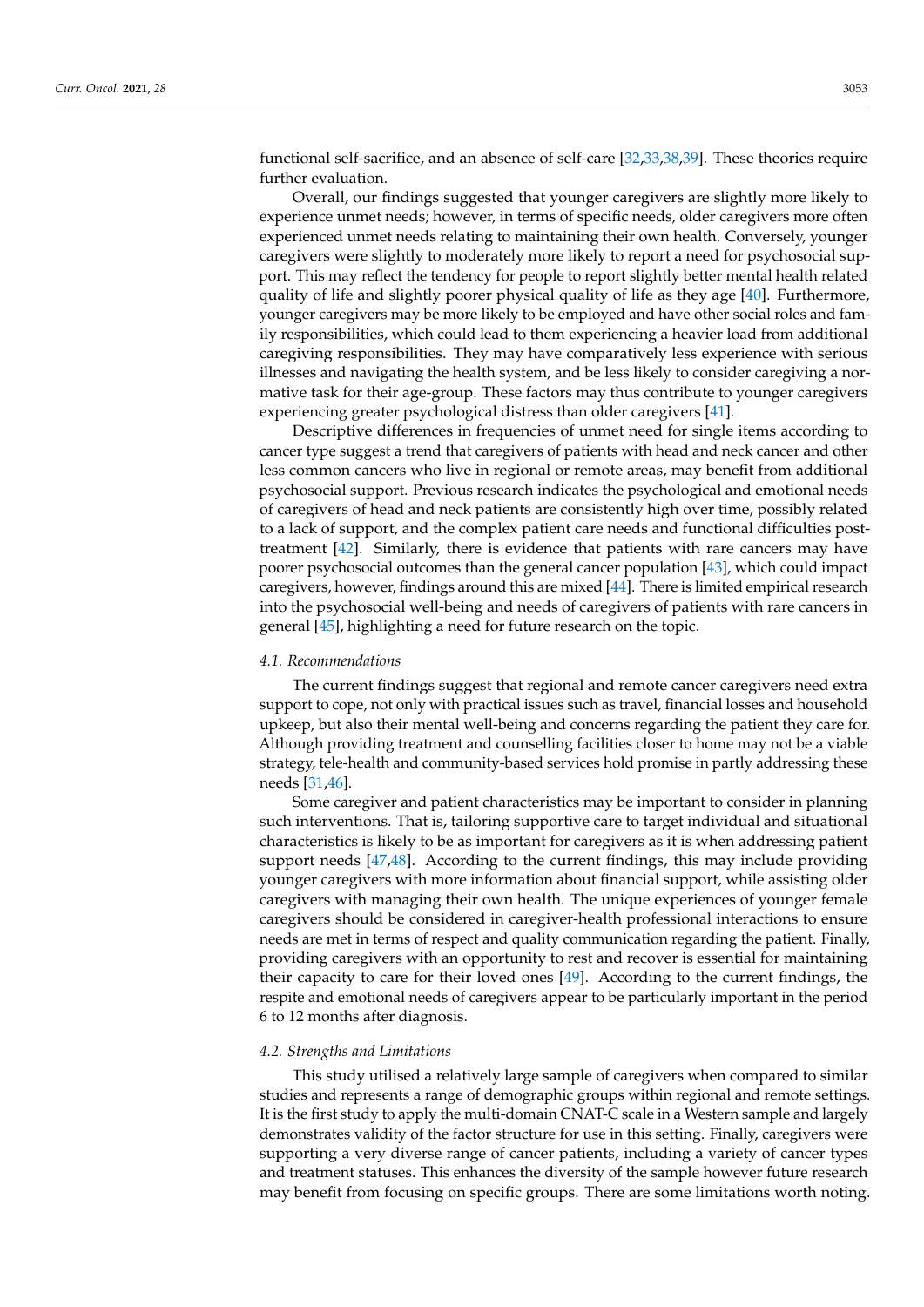Selection bias is important to consider due to the recruitment process, since it required both cancer patients' nomination, and caregivers to agree to participate. Furthermore, given that these cancer patients were already utilizing the subsidized accommodation lodges, it is possible that their healthcare access and supportive care needs may be better fulfilled in comparison to the general remote cancer population.

### **5. Conclusions**

Maintaining caregiver health, practical issues associated with travel, and emotional strain are all areas where regional and remote caregivers require more support. The age and gender of caregivers, along with time since diagnosis, and cancer type of the patient should be considered in determining the most appropriate supportive care for cancer caregivers.

**Author Contributions:** Conceptualization, J.D., S.K.C., J.F.A., S.M., B.C.G., M.I. and F.C.-W.; methodology, A.S. and B.C.G.; formal analysis, B.C.G. and A.S.; writing—original draft preparation, A.S. and B.C.G.; writing—review and editing, A.S., B.C.G., F.C.-W., S.M., M.I., J.F.A., J.D. and S.K.C.; supervision J.F.A., S.K.C. and J.D.; project administration, A.S., B.C.G. and F.C.-W. All authors have read and agreed to the published version of the manuscript.

**Funding:** This research received no external funding.

**Institutional Review Board Statement:** The study was conducted according to the guidelines of the Declaration of Helsinki, and approved by the Human Research Ethics Committee of the University of Southern Queensland (Ethics approval number: ref. H17REA152, approved 18 August 2017).

**Informed Consent Statement:** Informed consent was obtained from all subjects involved in the study.

**Data Availability Statement:** Data that support the findings of this study are available from the corresponding author upon reasonable request.

**Acknowledgments:** The authors would like to thank all the participants of this study. We would also like to acknowledge the invaluable support of our research volunteers, research assistants and Cancer Council lodge staff.

**Conflicts of Interest:** The authors declare no conflict of interest.

# <span id="page-13-0"></span>**Appendix A**

**Table A1.** Factor loadings for confirmatory factor analysis model 1 and 2.

| <b>CNAT-C</b> Item                                                                | Model 1 | Model 2 |
|-----------------------------------------------------------------------------------|---------|---------|
| Health and psychological problems                                                 |         |         |
| My own health problems                                                            | 0.653   | 0.656   |
| Concerns about the person I provide care for                                      | 0.876   | 0.876   |
| Depression                                                                        | 0.883   | 0.882   |
| Feelings of anger, irritability or nervousness                                    | 0.947   | 0.946   |
| Loneliness or feelings of isolation                                               | 0.925   | 0.925   |
| Feelings of vague anxiety                                                         | 0.933   | 0.934   |
| Family/social support                                                             |         |         |
| Help with over-dependence from the person I am caring for                         | 0.878   | 0.878   |
| Help with lack of appreciation of my caregiving from the person I care for        | 0.852   | 0.850   |
| Help with difficulties in family relationships after cancer diagnosis             | 0.802   | 0.803   |
| Help with difficulties in interpersonal relationships after cancer diagnosis      | 0.874   | 0.876   |
| Help with my own relaxation and my personal life                                  | 0.964   | 0.963   |
| Health-care staff                                                                 |         |         |
| Being respected and treated as a person by my doctor                              | 0.940   | 0.940   |
| Doctor to be clear, specific and honest in his/her explanation                    | 0.839   | 0.840   |
| Seeing doctor quickly and easily when in need                                     | 0.880   | 0.880   |
| Being involved in the decision-making process in choosing any tests or treatments | 0.888   | 0.883   |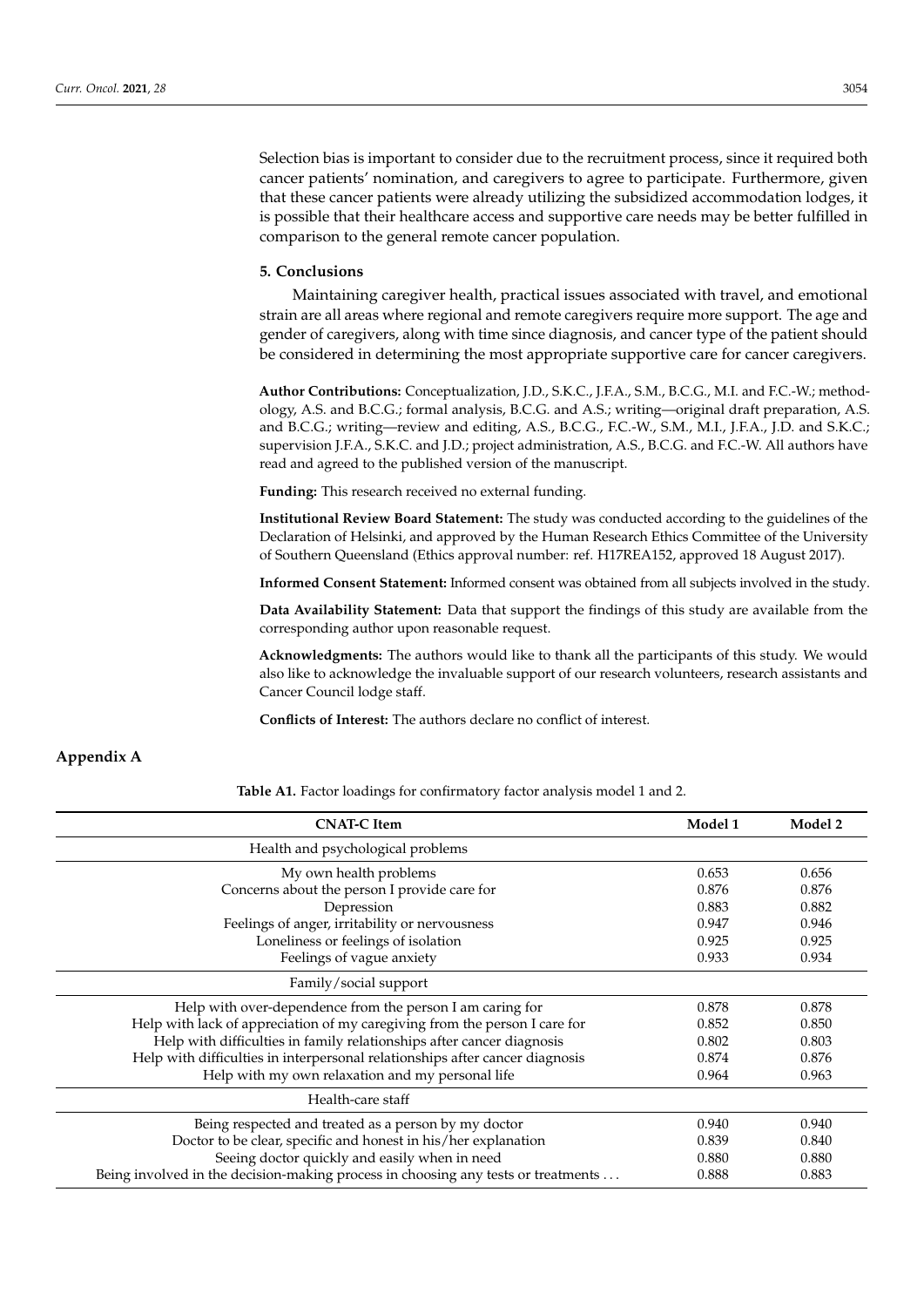| Model 1 | Model 2                          |
|---------|----------------------------------|
| 0.860   | 0.857                            |
| 0.889   | 0.891                            |
| 0.872   | 0.873                            |
| 0.794   | 0.796                            |
|         |                                  |
| 0.968   | 0.969                            |
| 0.950   | 0.951                            |
| 0.858   | 0.859                            |
|         | 0.735                            |
| 0.739   | 0.742                            |
|         | 0.853                            |
| 0.805   | 0.779                            |
|         | 0.931                            |
|         |                                  |
| 0.124   | $\overline{\phantom{a}}$         |
| 3.694   |                                  |
|         |                                  |
| 0.891   | 0.888                            |
| 0.918   | 0.913                            |
| 0.810   | 0.813                            |
| 0.820   | 0.824                            |
|         | 0.770                            |
| 0.880   | 0.884                            |
|         |                                  |
| 0.912   | 0.913                            |
| 0.796   | 0.795                            |
| 0.743   | 0.743                            |
| 0.905   | 0.901                            |
| 0.828   | 0.831                            |
| 0.920   | 0.922                            |
|         | 0.736<br>0.853<br>0.934<br>0.767 |

**Table A1.** *Cont.*

<span id="page-14-5"></span>**Table A2.** Confirmatory factor analysis fit statistics.

|                | Model 1                   | Model 2                |
|----------------|---------------------------|------------------------|
| Chi square     | $155.88*$                 | $1090.819*$            |
| RMSEA (95% CI) | $0.066 * (0.061 - 0.071)$ | $0.050(0.044 - 0.055)$ |
| CFI/TLI        | 0.915/0.908               | 0.955/0.951            |

**References**

<span id="page-14-0"></span>1. Australian Institute of Health and Welfare. *Australian Burden of Disease Study: Impact and Causes of Illness and Death in Australia 2015*; Australian Burden of Disease Series no. 19. Cat. no. BOD 22; AIHW: Canberra, Australia, 2019.

 $\ldots$  = item truncated.

- <span id="page-14-1"></span>2. Goldsbury, D.E.; Yap, S.; Weber, M.F.; Veerman, L.; Rankin, N.; Banks, E.; Canfell, K.; O'Connell, D.L. Health services costs for cancer care in Australia: Estimates from the 45 and Up Study. *PLoS ONE* **2018**, *13*, e0201552. [\[CrossRef\]](http://doi.org/10.1371/journal.pone.0201552) [\[PubMed\]](http://www.ncbi.nlm.nih.gov/pubmed/30059534)
- <span id="page-14-2"></span>3. Girgis, A.; Lambert, S.; Lecathelinais, C. The supportive care needs survey for partners and caregivers of cancer survivors: Development and psychometric evaluation. *Psycho-Oncology* **2011**, *20*, 387–393. [\[CrossRef\]](http://doi.org/10.1002/pon.1740)
- <span id="page-14-3"></span>4. Yabroff, K.R.; Kim, Y. Time costs associated with informal caregiving for cancer survivors. *Cancer* **2009**, *115*, 4362–4373. [\[CrossRef\]](http://doi.org/10.1002/cncr.24588)
- <span id="page-14-4"></span>5. Butow, P.N.; Price, M.A.; Bell, M.L.; Webb, P.M.; deFazio, A.; Friedlander, M. Caring for women with ovarian cancer in the last year of life: A longitudinal study of caregiver quality of life, distress and unmet needs. *Gynecol. Oncol.* **2014**, *132*, 690–697. [\[CrossRef\]](http://doi.org/10.1016/j.ygyno.2014.01.002)
- 6. Papastavrou, E.; Charalambous, A.; Tsangari, H. Exploring the other side of cancer care: The informal caregiver. *Eur. J. Oncol. Nurs.* **2009**, *13*, 128–136. [\[CrossRef\]](http://doi.org/10.1016/j.ejon.2009.02.003) [\[PubMed\]](http://www.ncbi.nlm.nih.gov/pubmed/19297245)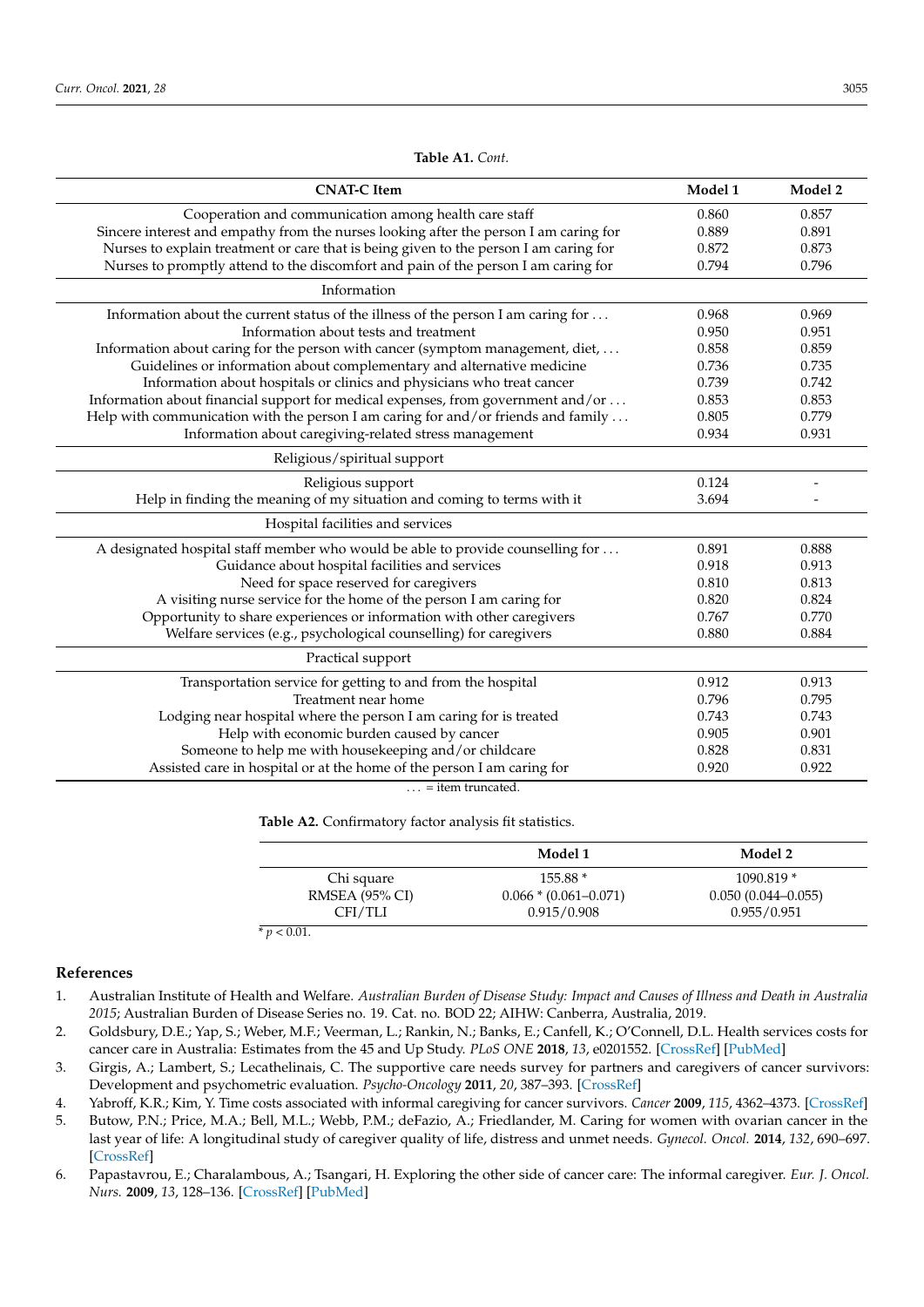- <span id="page-15-0"></span>7. Sklenarova, H.; Krümpelmann, A.; Haun, M.W.; Friederich, H.C.; Huber, J.; Thomas, M.; Winkler, E.C.; Herzog, W.; Hartmann, M. When do we need to care about the caregiver? Supportive care needs, anxiety, and depression among informal caregivers of patients with cancer and cancer survivors. *Cancer* **2015**, *121*, 1513–1519. [\[CrossRef\]](http://doi.org/10.1002/cncr.29223)
- <span id="page-15-1"></span>8. Girgis, A.; Lambert, S. Caregivers of cancer survivors: The state of the field. *Cancer Forum* **2009**, *33*, 167–171.
- <span id="page-15-2"></span>9. Stolz-Baskett, P.; Taylor, C.; Glaus, A.; Ream, E. Supporting older adults with chemotherapy treatment: A mixed methods exploration of cancer caregivers' experiences and outcomes. *Eur. J. Oncol. Nurs.* **2021**, *50*, 101877. [\[CrossRef\]](http://doi.org/10.1016/j.ejon.2020.101877)
- <span id="page-15-3"></span>10. Kim, Y.; Carver, C.S. Unmet needs of family cancer caregivers predict quality of life in long-term cancer survivorship. *J. Cancer Surviv.* **2019**, *13*, 749–758. [\[CrossRef\]](http://doi.org/10.1007/s11764-019-00794-6)
- <span id="page-15-24"></span>11. Baudry, A.S.; Vanlemmens, L.; Anota, A.; Cortot, A.; Piessen, G.; Christophe, V. Profiles of caregivers most at risk of having unmet supportive care needs: Recommendations for healthcare professionals in oncology. *Eur. J. Oncol. Nurs.* **2019**, *43*, 101669. [\[CrossRef\]](http://doi.org/10.1016/j.ejon.2019.09.010)
- <span id="page-15-4"></span>12. Lambert, S.D.; Harrison, J.D.; Smith, E.; Bonevski, B.; Carey, M.; Lawsin, C.; Paul, C.; Girgis, A. The unmet needs of partners and caregivers of adults diagnosed with cancer: A systematic review. *BMJ Supportive Palliat. Care* **2012**, *2*, 224–230. [\[CrossRef\]](http://doi.org/10.1136/bmjspcare-2012-000226)
- <span id="page-15-5"></span>13. Heckel, L.; Fennell, K.M.; Reynolds, J.; Osborne, R.H.; Chirgwin, J.; Botti, M.; Ashley, D.M.; Livingston, P.M. Unmet needs and depression among carers of people newly diagnosed with cancer. *Eur. J. Cancer* **2015**, *51*, 2049–2057. [\[CrossRef\]](http://doi.org/10.1016/j.ejca.2015.06.129) [\[PubMed\]](http://www.ncbi.nlm.nih.gov/pubmed/26208461)
- <span id="page-15-6"></span>14. Longstreth, M.; McKibbin, C.; Steinman, B.; Slosser Worth, A.; Carrico, C. Exploring Information and Referral Needs of Individuals with Dementias and Informal Caregivers in Rural and Remote Areas. *Clin. Gerontol.* **2020**, 1–13. [\[CrossRef\]](http://doi.org/10.1080/07317115.2019.1710735) [\[PubMed\]](http://www.ncbi.nlm.nih.gov/pubmed/31920164)
- <span id="page-15-10"></span>15. Lynagh, M.C.; Williamson, A.; Bradstock, K.; Campbell, S.; Carey, M.; Paul, C.; Tzelepis, F.; Sanson-Fisher, R. A national study of the unmet needs of support persons of haematological cancer survivors in rural and urban areas of Australia. *Supportive Care Cancer* **2018**, *26*, 1967–1977. [\[CrossRef\]](http://doi.org/10.1007/s00520-017-4039-3) [\[PubMed\]](http://www.ncbi.nlm.nih.gov/pubmed/29313130)
- <span id="page-15-7"></span>16. Ugalde, A.; Blaschke, S.; Boltong, A.; Schofield, P.; Aranda, S.; Phipps-Nelson, J.; Chambers, S.K.; Krishnasamy, M.; Livingston, P.M. Understanding rural caregivers' experiences of cancer care when accessing metropolitan cancer services: A qualitative study. *BMJ Open* **2019**, *9*, e028315. [\[CrossRef\]](http://doi.org/10.1136/bmjopen-2018-028315) [\[PubMed\]](http://www.ncbi.nlm.nih.gov/pubmed/31300501)
- <span id="page-15-8"></span>17. Adashek, J.J.; Subbiah, I.M. Caring for the caregiver: A systematic review characterising the experience of caregivers of older adults with advanced cancers. *ESMO Open* **2020**, *5*, e000862. [\[CrossRef\]](http://doi.org/10.1136/esmoopen-2020-000862) [\[PubMed\]](http://www.ncbi.nlm.nih.gov/pubmed/32963088)
- <span id="page-15-9"></span>18. Williams, C.; Thorpe, R.; Harris, N.; Dickinson, H.; Barrett, C.; Rorison, F. Going home from hospital: The postdischarge experience of patients and carers in rural and remote Queensland. *Aust. J. Rural. Health* **2006**, *14*, 9–13. [\[CrossRef\]](http://doi.org/10.1111/j.1440-1584.2006.00749.x)
- <span id="page-15-11"></span>19. Goodwin, B.C.; Chambers, S.; Aitken, J.; Ralph, N.; March, S.; Ireland, M.; Rowe, A.; Crawford-Williams, F.; Zajdlewicz, L.; Dunn, J. Cancer-related help-seeking in cancer survivors living in regional and remote Australia. *Psycho-Oncology* **2021**, *30*, 1068–1076. [\[CrossRef\]](http://doi.org/10.1002/pon.5643)
- <span id="page-15-12"></span>20. Wang, T.; Molassiotis, A.; Chung, B.P.M.; Tan, J.Y. Unmet care needs of advanced cancer patients and their informal caregivers: A systematic review. *BMC Palliat. Care* **2018**, *17*, 96. [\[CrossRef\]](http://doi.org/10.1186/s12904-018-0346-9)
- <span id="page-15-13"></span>21. Wu, V.S.; Smith, A.B.; Girgis, A. The unmet supportive care needs of Chinese patients and caregivers affected by cancer: A systematic review. *Eur. J. Cancer Care* **2020**, e13269. [\[CrossRef\]](http://doi.org/10.1111/ecc.13269)
- <span id="page-15-14"></span>22. Campbell, H.S.; Sanson-Fisher, R.; Taylor-Brown, J.; Hayward, L.; Wang, X.S.; Turner, D. The cancer support person's unmet needs survey: Psychometric properties. *Cancer* **2009**, *115*, 3351–3359. [\[CrossRef\]](http://doi.org/10.1002/cncr.24386) [\[PubMed\]](http://www.ncbi.nlm.nih.gov/pubmed/19472397)
- <span id="page-15-15"></span>23. Hodgkinson, K.; Butow, P.; Hunt, G.E.; Pendlebury, S.; Hobbs, K.M.; Lo, S.K.; Wain, G. The development and evaluation of a measure to assess cancer survivors' unmet supportive care needs: The CaSUN (Cancer Survivors' Unmet Needs measure). *Psycho-Oncology* **2007**, *16*, 796–804. [\[CrossRef\]](http://doi.org/10.1002/pon.1137)
- <span id="page-15-16"></span>24. Shin, D.W.; Park, J.H.; Shim, E.J.; Park, J.H.; Choi, J.Y.; Kim, S.G.; Park, E.C. The development of a comprehensive needs assessment tool for cancer-caregivers in patient-caregiver dyads. *Psycho-Oncology* **2011**, *20*, 1342–1352. [\[CrossRef\]](http://doi.org/10.1002/pon.1857)
- <span id="page-15-17"></span>25. Kim, H.; Yi, M. Unmet needs and quality of life of family caregivers of cancer patients in South Korea. *Asia Pac. J. Oncol. Nurs.* **2015**, *2*, 152–159. [\[CrossRef\]](http://doi.org/10.4103/2347-5625.158019) [\[PubMed\]](http://www.ncbi.nlm.nih.gov/pubmed/27981109)
- <span id="page-15-18"></span>26. Muthén, L.K.; Muthén, B.O. *Mplus: Statistical Analysis with Latent Variables: User's Guide*; Version 8; Muthén & Muthén: Los Angeles, CA, USA, 2017.
- <span id="page-15-19"></span>27. Morrison, V.; Henderson, B.J.; Zinovieff, F.; Davies, G.; Cartmell, R.; Hall, A.; Gollins, S. Common, important, and unmet needs of cancer outpatients. *Eur. J. Oncol. Nurs.* **2012**, *16*, 115–123. [\[CrossRef\]](http://doi.org/10.1016/j.ejon.2011.04.004) [\[PubMed\]](http://www.ncbi.nlm.nih.gov/pubmed/21555246)
- <span id="page-15-20"></span>28. Soothill, K.; Morris, S.M.; Harman, J.; Francis, B.; Thomas, C.; McIllmurray, M.B. The significant unmet needs of cancer patients: Probing psychosocial concerns. *Supportive Care Cancer* **2001**, *9*, 597–605. [\[CrossRef\]](http://doi.org/10.1007/s005200100278)
- <span id="page-15-21"></span>29. Kim, Y.; Kashy, D.A.; Spillers, R.L.; Evans, T.V. Needs assessment of family caregivers of cancer survivors: Three cohorts comparison. *Psycho-Oncology* **2010**, *19*, 573–582. [\[CrossRef\]](http://doi.org/10.1002/pon.1597) [\[PubMed\]](http://www.ncbi.nlm.nih.gov/pubmed/19582798)
- <span id="page-15-22"></span>30. Soothill, K.; Morris, S.M.; Harman, J.C.; Francis, B.; Thomas, C.; McIllmurray, M.B. Informal carers of cancer patients: What are their unmet psychosocial needs? *Health Soc. Care Community* **2001**, *9*, 464–475. [\[CrossRef\]](http://doi.org/10.1046/j.0966-0410.2001.00326.x)
- <span id="page-15-23"></span>31. Gunn, K.M.; Olver, I.; Skrabal Ross, X.; Harrison, N.; Livingston, P.M.; Wilson, C. Improving Survivors' Quality of Life Post-Treatment: The Perspectives of Rural Australian Cancer Survivors and Their Carers. *Cancers* **2021**, *13*, 1600. [\[CrossRef\]](http://doi.org/10.3390/cancers13071600) [\[PubMed\]](http://www.ncbi.nlm.nih.gov/pubmed/33808464)
- <span id="page-15-25"></span>32. Perz, J.; Ussher, J.M.; Butow, P.; Wain, G. Gender differences in cancer carer psychological distress: An analysis of moderators and mediators. *Eur. J. Cancer Care* **2011**, *20*, 610–619. [\[CrossRef\]](http://doi.org/10.1111/j.1365-2354.2011.01257.x)
- <span id="page-15-26"></span>33. Ussher, J.M.; Sandoval, M. Gender differences in the construction and experience of cancer care: The consequences of the gendered positioning of carers. *Psychol. Health* **2008**, *23*, 945–963. [\[CrossRef\]](http://doi.org/10.1080/08870440701596585)